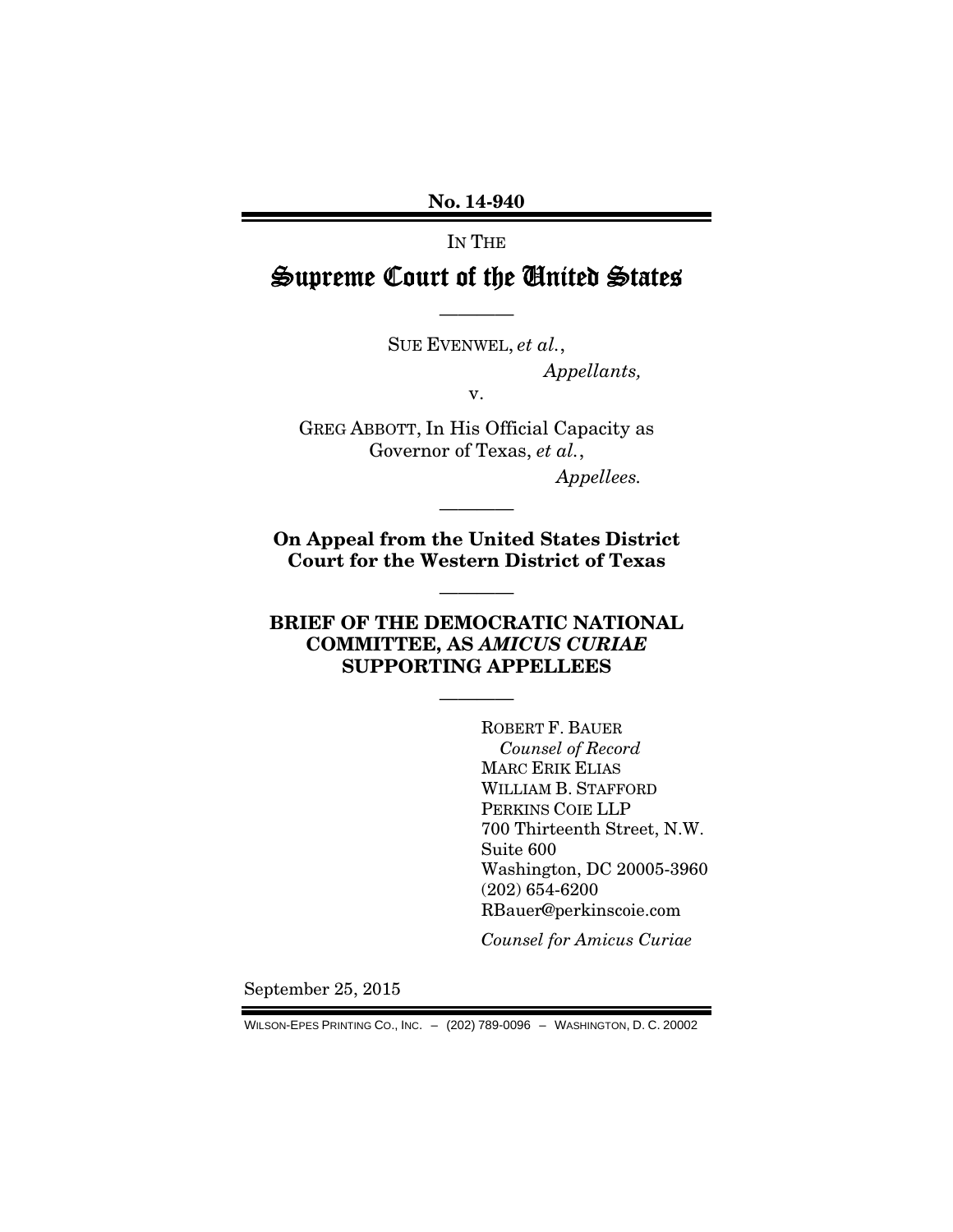## TABLE OF CONTENTS

|--|

|                                                                                                                                                               | 11 |
|---------------------------------------------------------------------------------------------------------------------------------------------------------------|----|
| INTEREST OF AMICUS CURIAE                                                                                                                                     | 1  |
|                                                                                                                                                               |    |
| A. All American Residents Are Entitled to<br>Representation By Elected Officials and                                                                          |    |
| B. The Text and History of the Fourteenth<br>Amendment Support Use of Total<br>Population as the Apportionment Base of<br>State and Local Electoral Districts | 9  |
| C. The Necessary Data to Draw Districts<br>Containing an Equal Number of Citizens                                                                             | 14 |
|                                                                                                                                                               | 19 |
|                                                                                                                                                               |    |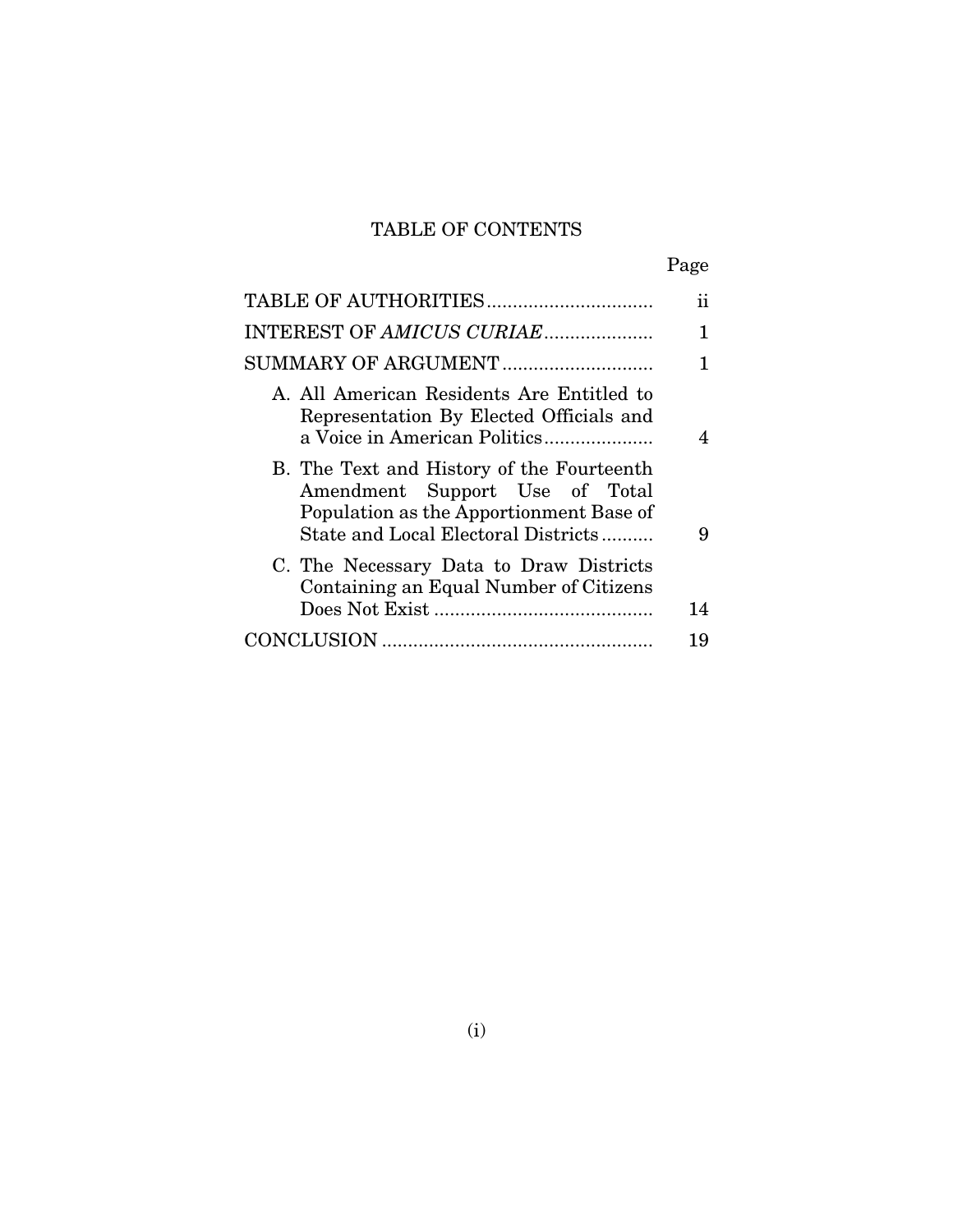## ii TABLE OF AUTHORITIES

| <b>CASES</b>                                                                 | Page(s)        |
|------------------------------------------------------------------------------|----------------|
| Ala. Legislative Black Caucus v. Alabama,                                    | 4              |
| Bluman v. Fed. Election Comm'n,<br>800 F. Supp. 2d 281 (D.D.C. 2011) aff'd,  | 5              |
| Burns v. Richardson,                                                         | $\overline{4}$ |
| Chen v. City of Houston,                                                     | 13             |
| Daly v. Hunt,                                                                | 17             |
| Dep't of Commerce v. U.S. House of<br>Representatives,                       | 15             |
| Garza v. County of Los Angeles,<br>918 F.2d 763 (9th Cir. 1990)              | 7              |
| Levy v. Louisiana,                                                           | 10             |
| McConnell v. Fed. Election Comm'n,<br>540 U.S. 93 (2003), overruled on other |                |
| grounds by Citizens United v. Fed. Election                                  | 6              |
| McCutcheon v. Fed. Election Comm'n,                                          | 6              |
| Plyler v. Doe,                                                               | 9, 10          |
| Reyes v. City of Farmers Branch,<br>586 F.3d 1019 (5th Cir. 2009)            | 19             |
| Reynolds v. Sims,                                                            |                |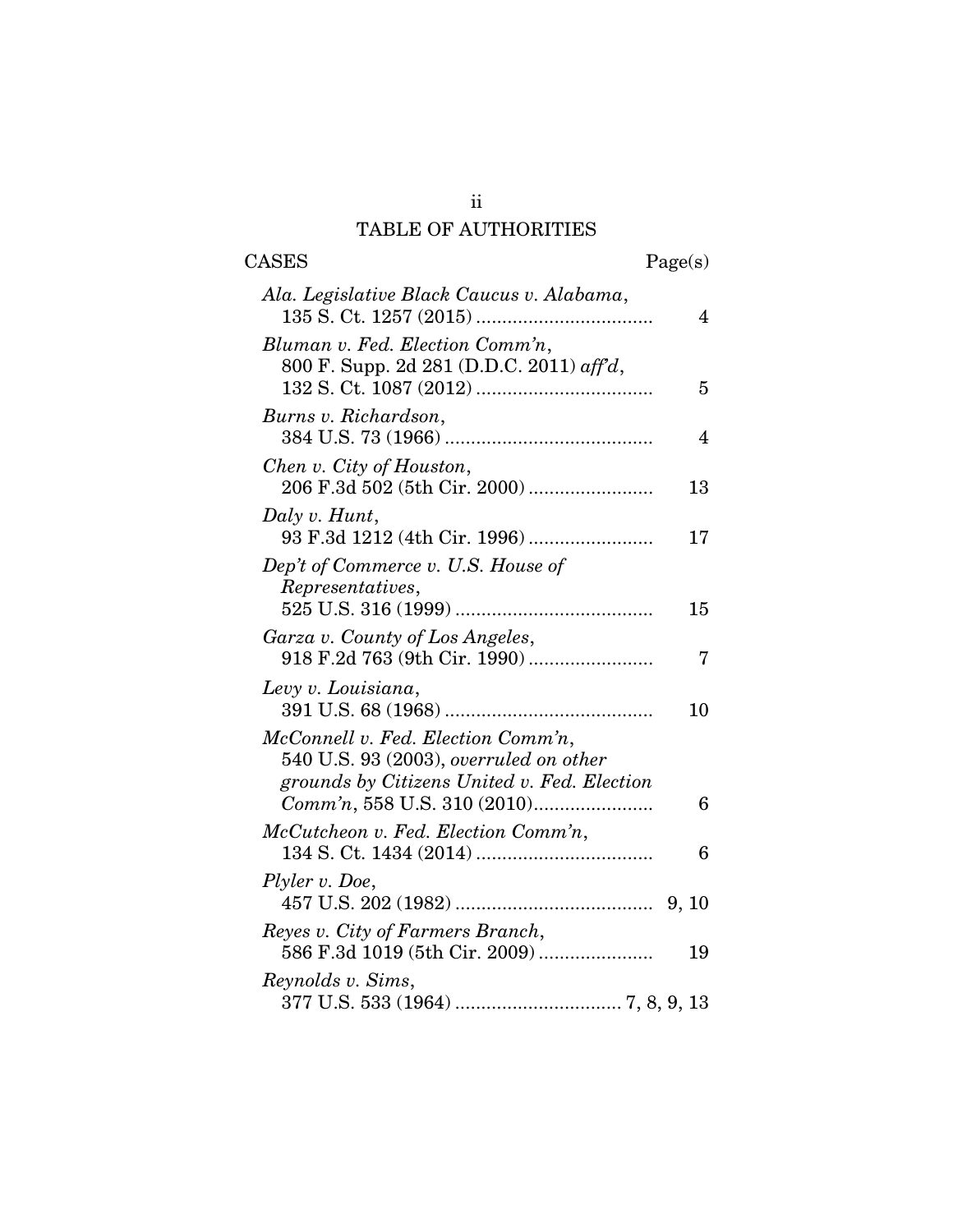## iii

## TABLE OF AUTHORITIES—Continued

| 10 | Yick Wo v. Hopkins,                                                                                                                                                                                              |
|----|------------------------------------------------------------------------------------------------------------------------------------------------------------------------------------------------------------------|
|    | CONSTITUTIONAL PROVISIONS                                                                                                                                                                                        |
| 6  |                                                                                                                                                                                                                  |
|    |                                                                                                                                                                                                                  |
|    | <b>OTHER AUTHORITIES</b>                                                                                                                                                                                         |
| 6  |                                                                                                                                                                                                                  |
| 13 | Cong. Globe, 39th Cong., 1st Sess. 141 (1866)                                                                                                                                                                    |
| 12 | Cong. Globe, 39th Cong., 1st Sess. 877 (1866)                                                                                                                                                                    |
| 12 | Cong. Globe, 39th Cong., 1st Sess. 2986-87                                                                                                                                                                       |
| 12 | Douglas S. Massey, Residential Segregation<br>and Neighborhood Conditions in U.S. Met-<br>ropolitan Areas, in 1 America Becoming:<br>Racial Trends and Their Consequences<br>(Neil J. Smelser et al. eds., 2001) |
| 5  | The Federalist No. 10 (James Madison)                                                                                                                                                                            |
| 11 | The Federalist No. 54 (James Madison)                                                                                                                                                                            |
|    | George David Zuckerman, A Consideration of<br>the History and Present Status of Section 2<br>of the Fourteenth Amendment, 30 Fordham<br>L. Rev. 93, 96-100 (1961) 11, 12                                         |
| 11 | Joseph T. Sneed III, Footprints on the Rocks<br>of the Mountain: An Account of the Enactment<br>of the Fourteenth Amendment 35 (1997)                                                                            |
|    |                                                                                                                                                                                                                  |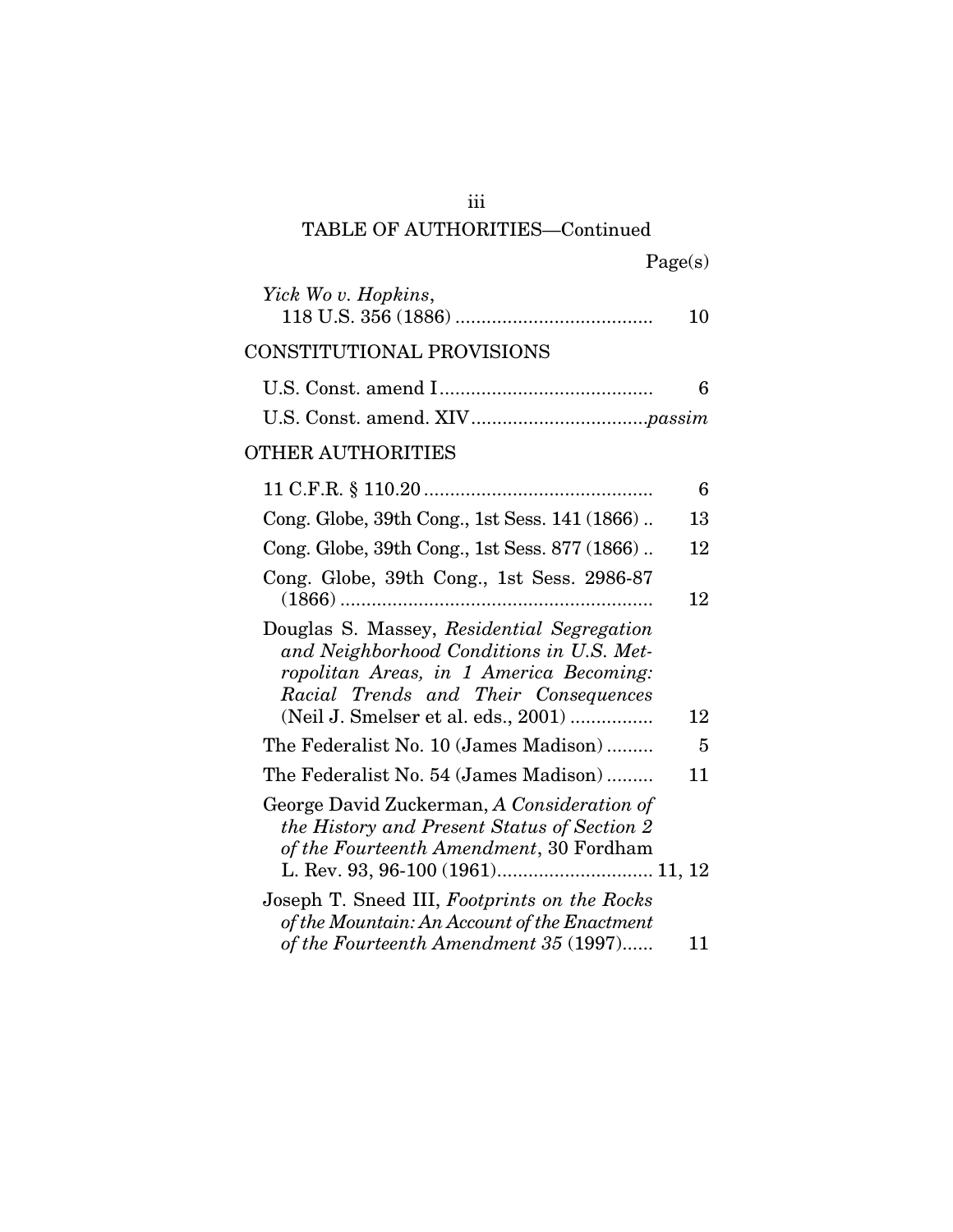# TABLE OF AUTHORITIES—Continued

| The Law of the Census: How to Count, What<br>to Count, Whom to Count, and Where to<br>Count Them, Cardozo L. Rev. 755 (2011)                                                                                                                | 16        |
|---------------------------------------------------------------------------------------------------------------------------------------------------------------------------------------------------------------------------------------------|-----------|
| Sandra L. Colby & Jennifer M. Ortman,<br>Projections of the Size and Composition of<br>the U.S. Population: $2014$ to $2060$                                                                                                                | 7, 8      |
| Sarah K. Cowan, Periodic Discordance Between<br>Vote Equality and Representational Equality<br>in the United States, 2 Soc. Sci. 442, 447                                                                                                   | 12        |
| Texas Legislative Council, <i>Estimating Citi-</i><br>zenship Voting Age Population Data (CVAP),<br>Addendum to Data for 2011 Redistricting in<br>Texas (Mar. 2013), http://www.tlc.state.tx.<br>us/redist/pdf/addendum_2011_Redistricting. |           |
| U.S. Census Bureau 10 (Mar. 2015), https://<br>www.census.gov/content/dam/Census/library/<br>publications/2015/demo/p25-1143.pdf                                                                                                            | 17<br>7,8 |
| U.S. Census Bureau, American Community<br>Survey (ACS), Comparing ACS Data, https://<br>www.census.gov/programs-surveys/acs/guid                                                                                                            | 15        |
| U.S. Census Bureau, American Community<br>Survey (ACS), Sample Size Definitions,<br>http://www.census.gov/programs-surveys/acs/<br>methodology/sample-size-and-data-quality/                                                                |           |
| sample-size-definitions.html                                                                                                                                                                                                                | 15        |

iv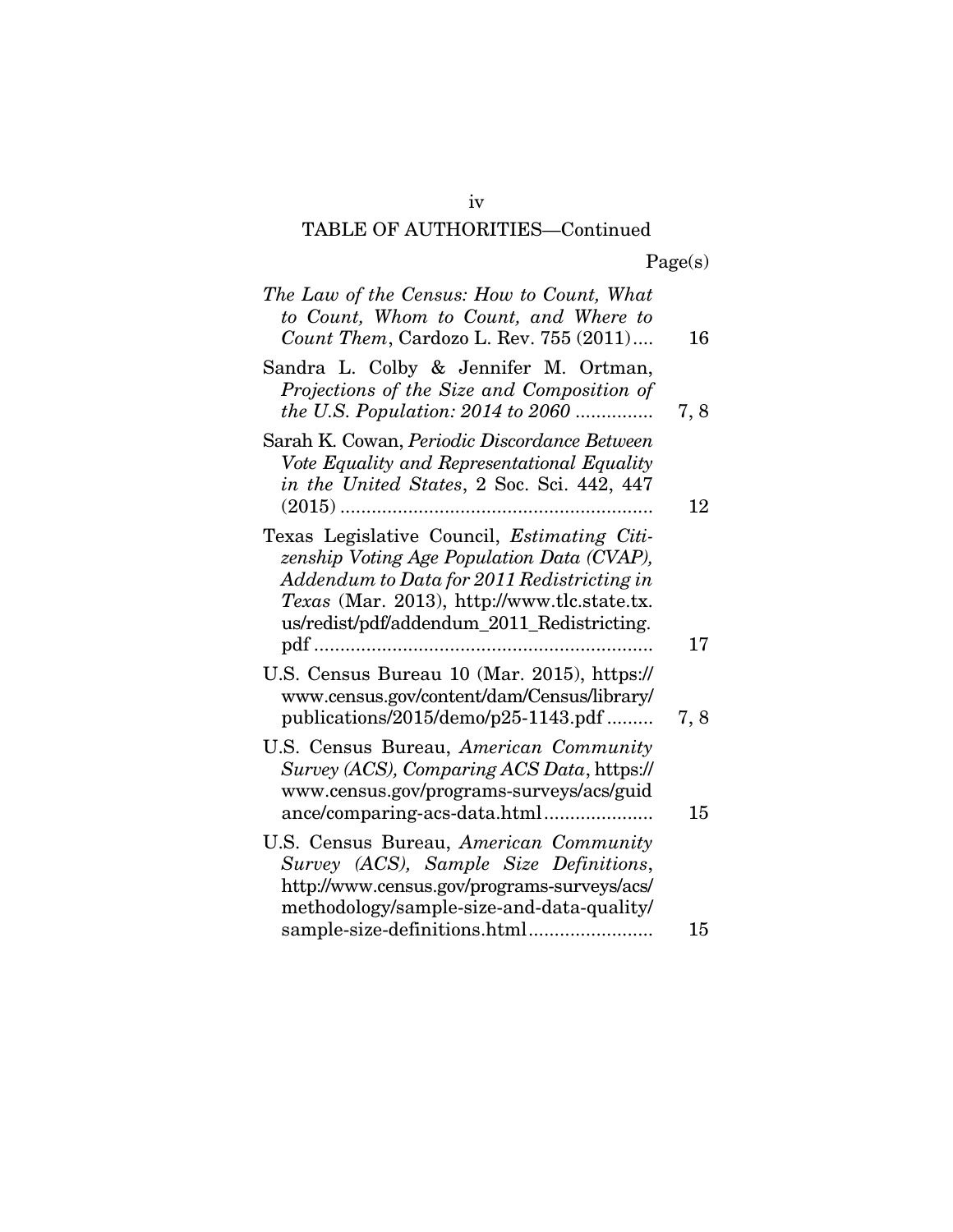#### INTEREST OF *AMICUS CURIAE*

*Amicus curiae* is the Democratic National Committee (the "DNC"), which is responsible for governing the Democratic Party. The DNC was created during the Democratic National Convention of 1848 and is the oldest continuing party committee in the United States. The DNC promotes the Democratic Platform, which is the statement of core principles at the heart of the Democratic Party, and which manifests the Democratic Party's commitment to representation and inclusion of all people in the Nation's political life. Among other things, the DNC coordinates strategy to support candidates throughout the country for local, state, and national office, and works with various constituencies to respond to the needs and views of Democrats across the Nation. The DNC therefore has substantial expertise in constitutional issues related to equal protection of the laws and political representation. This expertise bears directly on the issues before the Court.<sup>1</sup>

### SUMMARY OF ARGUMENT

The United States District Court for the Western District of Texas properly rejected Appellants' claim that a state legislature violates the Equal Protection Clause of the United States Constitution by apportioning districts on the total population of all residents as calculated in the decennial Census—as opposed to an estimate of citizen-voting age population ("CVAP") premised on sampling. Appellants' claim is

<sup>1</sup> Pursuant to Rule 37.6, the DNC hereby states that no counsel for any party authored the brief in whole or in part and no person or entity other than the DNC made any monetary contribution to the preparation or submission of this brief.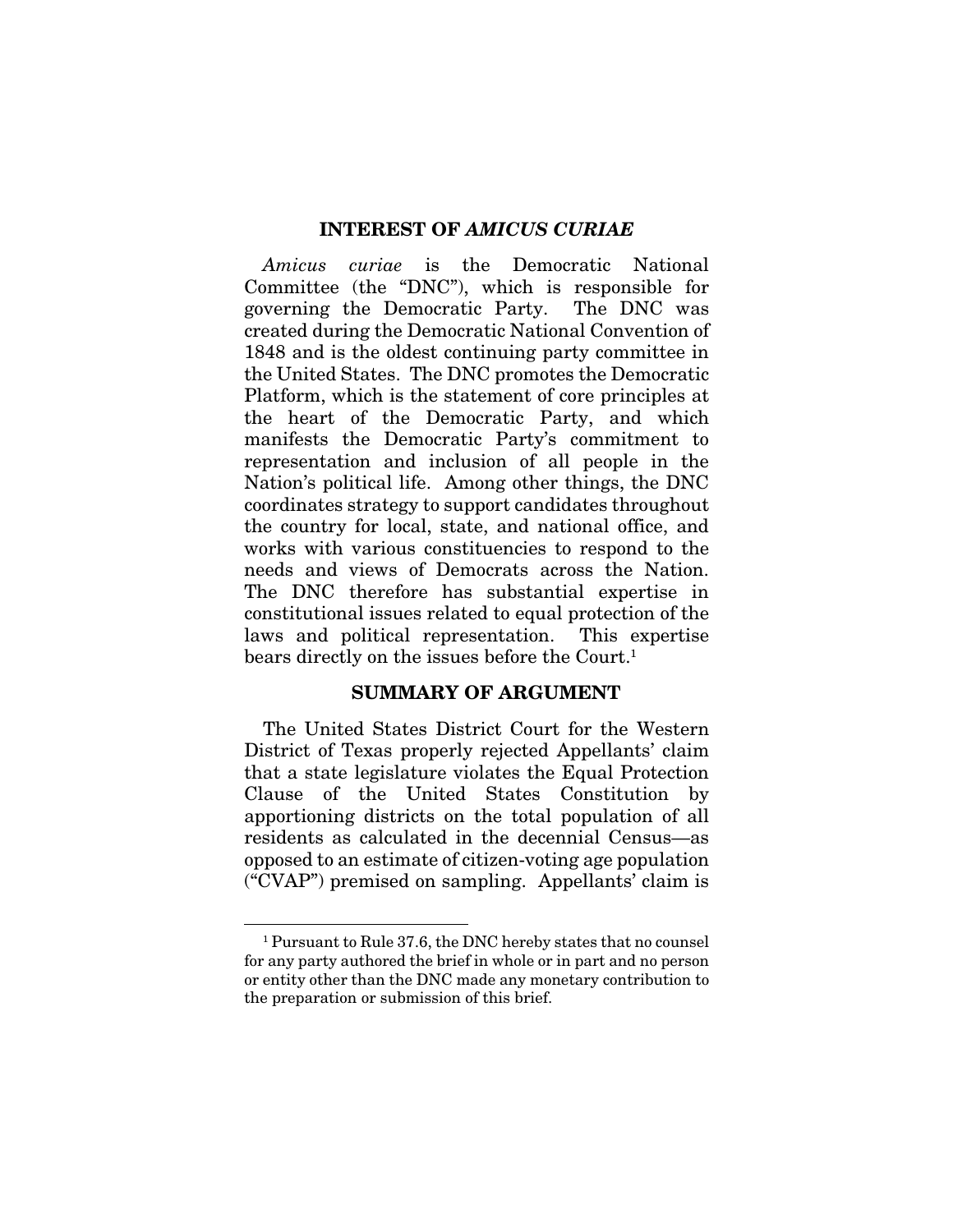unsupported by the text and history of the Fourteenth Amendment and this Court's prior jurisprudence.

*Amicus Curiae* DNC submits this brief to note further that use of total population as the apportionment base is consonant with the basic principles of the Democratic Party and this Nation as a whole, is grounded in the text and history of the Fourteenth Amendment, and is the near-uniform practice of jurisdictions throughout the United States. The DNC therefore respectfully submits that the Court should hold definitively that state and local jurisdictions must apportion state and local districts on the basis of total population.

First, use of total population as the apportionment base properly recognizes that all residents of a given geographic area—regardless of whether they are currently eligible voters—are members of this Nation's body politic who are entitled to representation. All residents—be they children, noncitizen immigrants, or eligible voters—are members of the wider political community whose interests should be taken into account by their elected representatives. A representative serving a locality with a high percentage of children should, for example, take those children's educational needs into account. A representative serving a locality with a high immigrant population *should* take that community's needs and interests into account. Adopting Appellants' position would be to adopt the view that all persons *except* eligible voters are nonentities as far as political representation is concerned.

Second, use of total population as the apportionment base comports with the text of the Fourteenth Amendment and its history. In adopting a new system of representation after the Civil War, the authors of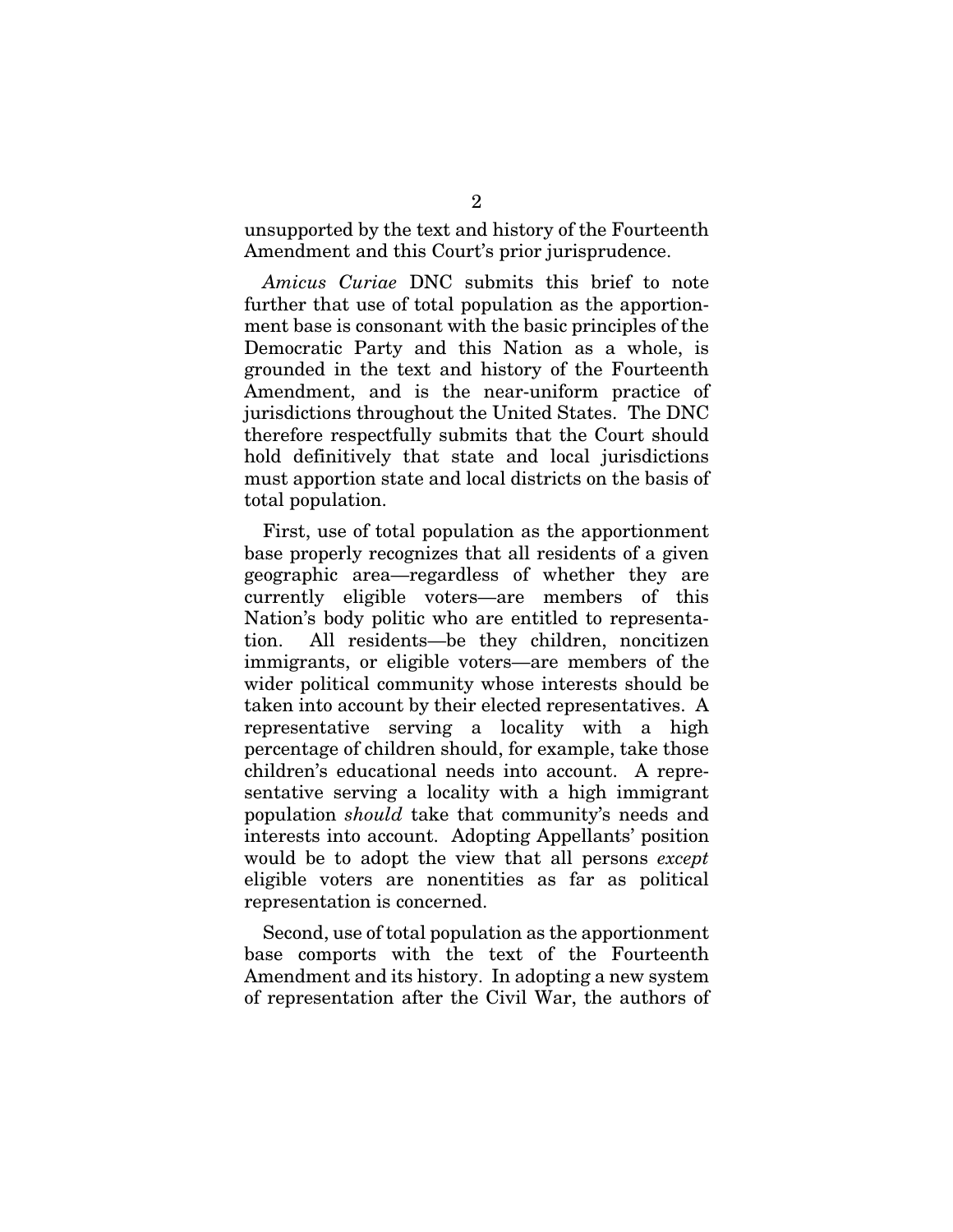the Fourteenth Amendment consciously chose to require that congressional districts be drawn on the basis of all "persons" as opposed to all "voters." The Equal Protection Clause of the Fourteenth Amendment—the wellspring of this Court's jurisprudence requiring that state legislative districts be drawn on a population basis—similarly extends the equal protection of the laws to all "persons." It would be anomalous if the Fourteenth Amendment's authors on the one hand mandated that *total* population be used to draw congressional districts and that *voter*  population be used to draw state legislative districts.

Third, practical considerations counsel strongly against the use of estimates of citizen population as an apportionment base. Appellants urge the Court to mandate a profound intrusion on existing redistricting practices. With limited exceptions, the uniform practice of jurisdictions throughout America is to draw districts based on total population as reported in the decennial Census. Adopting the rule Appellants advance would thus throw out (or, at the very least, call into constitutional question) nearly every state and local electoral district in the United States.

There is a good reason why—to the DNC's knowledge—there is not a single state in the country that draws districts on the basis of CVAP. The United States Census does not ask respondents to report their citizenship status. There is thus *no accurate* data regarding CVAP down to the census block level, as would be required to accurately draw districts of equal CVAP. The best available estimate of citizen population is derived from the American Community Survey ("ACS"), which is based on a sample of a fraction of American households and simply is not accurate to the level of granularity necessary to ensure that local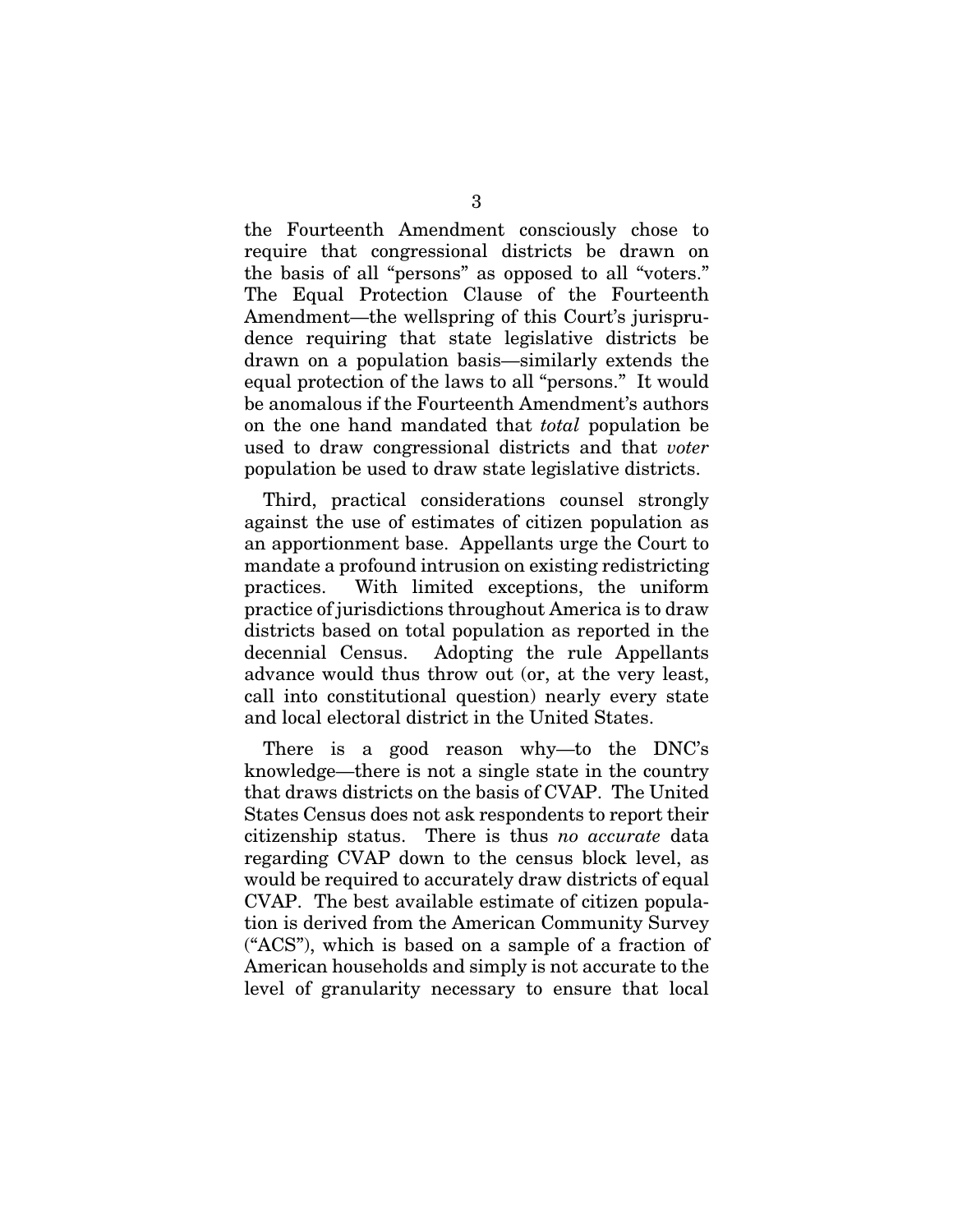electoral districts contain an "equal" number of citizens.

For all these reasons, the Court should affirm the judgment below and further hold that the Fourteenth Amendment requires that all persons residing in the United States must be taken into account when drawing state and local electoral districts.

## A. All American Residents Are Entitled to Representation By Elected Officials and a Voice in American Politics

The issue before the Court goes to the heart of what it means for America to be a representative democracy. Do states have a choice between representational or political equality in apportioning districts, or is one of the two binding on them as a matter of constitutional law?

The Court confronted the question about the nature of representation once before, in *Burns v. Richardson*, 384 U.S. 73 (1966). It chose not to answer it. *Burns* arose in the early days of the Court's one-person, onevote jurisprudence, with elections in Hawaii looming and in regard to an interim districting plan. In those circumstances, the Court proceeded cautiously, determining that "[t]he decision to include or exclude any . . . group [in the apportionment base] involves choices about the nature of representation with which we have been shown no constitutionally founded reason to interfere." *Id*. at 92.

In the half-century since *Burns*, the one-person, onevote doctrine has become a central pillar of redistricting—so foundational that it is just "part of the redistricting background." *Ala. Legislative Black Caucus v. Alabama*, 135 S. Ct. 1257, 1270 (2015).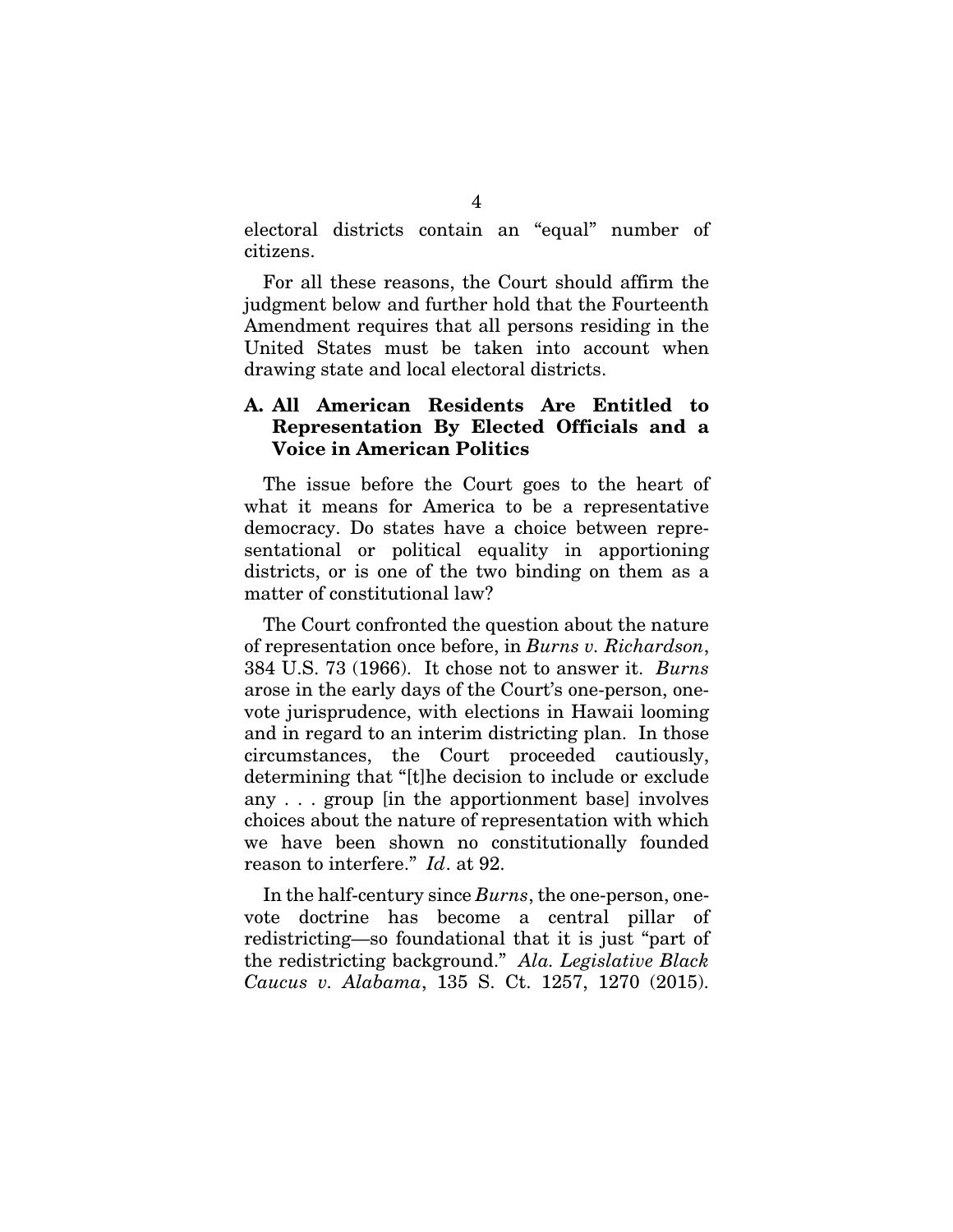Having concluded that the Constitution demands population equality *between* districts, the Court should hold that the Constitution requires "equality" *within* districts.

The reasons lie in the American conception of the nature of representation. Our elected representatives' task is to serve the larger good of the community rather than the interests of a few. It is on the basis of this conception that the Founders established a representative rather than a pure democracy "to refine and enlarge views of the public good, by passing them through the medium of a chosen body of citizens, whose wisdom may best discern the true interest of their country." The Federalist No. 10 (James Madison). Nowhere is there found the contrary and extraordinary judgment that legislators answer only to those who have put them in office—that legislators and their voters are somehow bound together in a relationship of reciprocal benefit, with all other residents excluded from the represented "constituency" and looking in from the outside.

Those who reside within our borders make up a political community that is not defined by eligibility to vote. In fact, the right to vote does not determine the availability of other means of political participation in this political community, such as making campaign contributions or expenditures. "[M]any groups of people who are not entitled to vote may nonetheless make contributions and expenditures related to elections—for example, minors [and] American corporations" because these nonvoters "are all members of the American political community." *Bluman v. Fed. Election Comm'n*, 800 F. Supp. 2d 281, 290 (D.D.C. 2011) *aff'd*, 132 S. Ct. 1087 (2012). It would make little sense to speak of a "political community" comprised of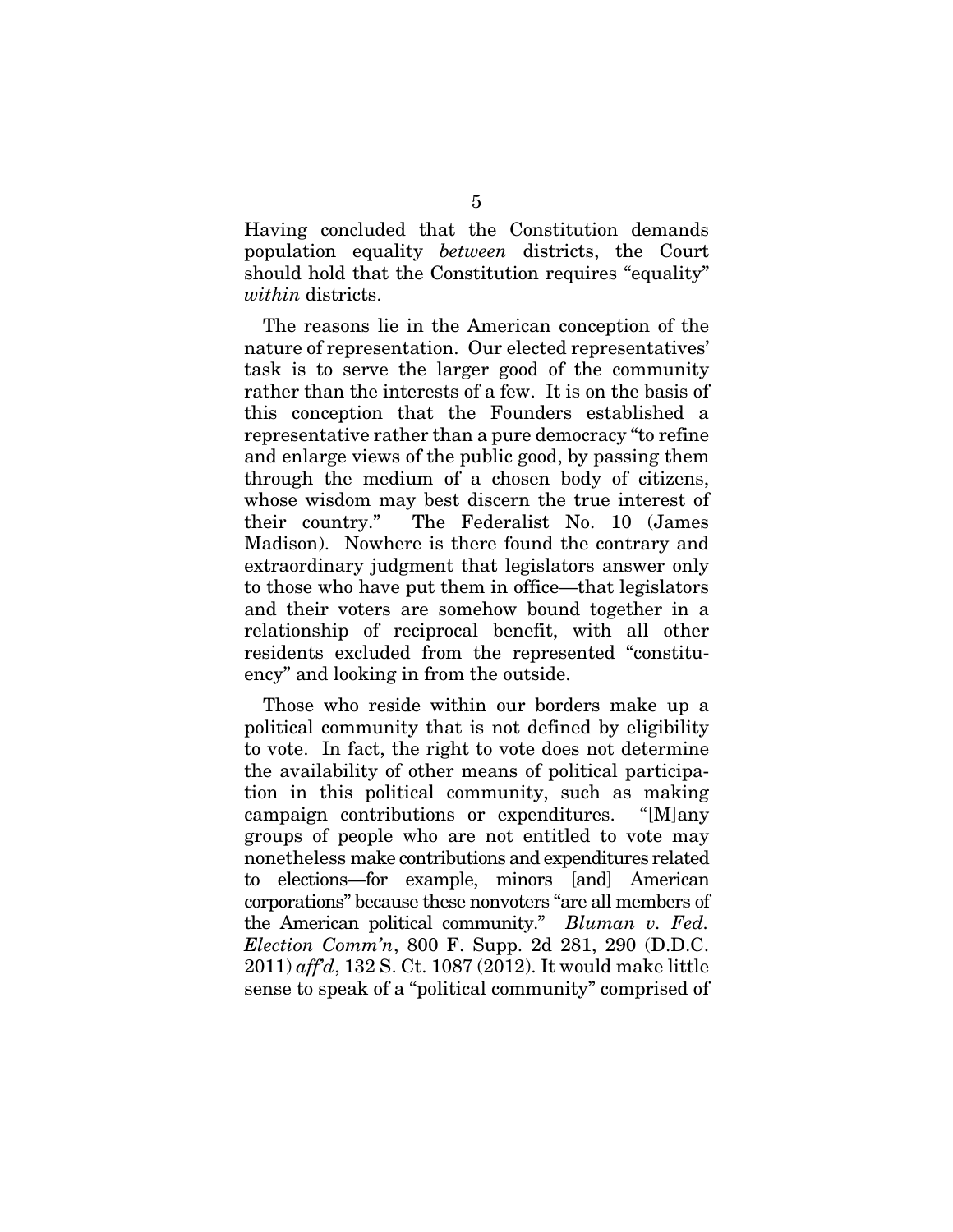both voters and nonvoters, while insisting that each legislator's constituency consists only of those who vote.

And it would be similarly peculiar to construe the right to influence elections more broadly than the right to be represented by those who are eventually elected. This Court has stood firmly behind the First Amendment right of nonvoters to make political contributions to candidates. *See McConnell v. Fed. Election Comm'n*, 540 U.S. 93, 231 (2003), *overruled on other grounds by Citizens United v. Fed. Election Comm'n*, 558 U.S. 310 (2010). In *McConnell*, the Court struck down an absolute prohibition on contributions by minors under 18 years of age. Likewise, lawful permanent residents are entitled to make political contributions. 11 C.F.R. § 110.20. It is difficult to see how these nonvoters have a constitutionally or statutorily guaranteed right to support candidates but that in calculating those candidates' constituency, they are to be excluded.

On this view, candidates would be free to take nonvoters' money but would owe them no duty of representation. Or worse, the nonvoters who contribute would have a call on candidates' attention—the "access" and "ingratiation" this Court recognized in *McCutcheon v. Fed. Election Comm'n*, 134 S. Ct. 1434, 1441 (2014) (internal quotation marks and citation omitted)—but only because they contributed, and not on the understanding that they belong to the wider political community the legislator represents. This is a view of the polity and how it functions that the Founders surely would have rejected.

For these reasons, the Court should find that states must use total population as the basis for apportionment. To leave it to the choice of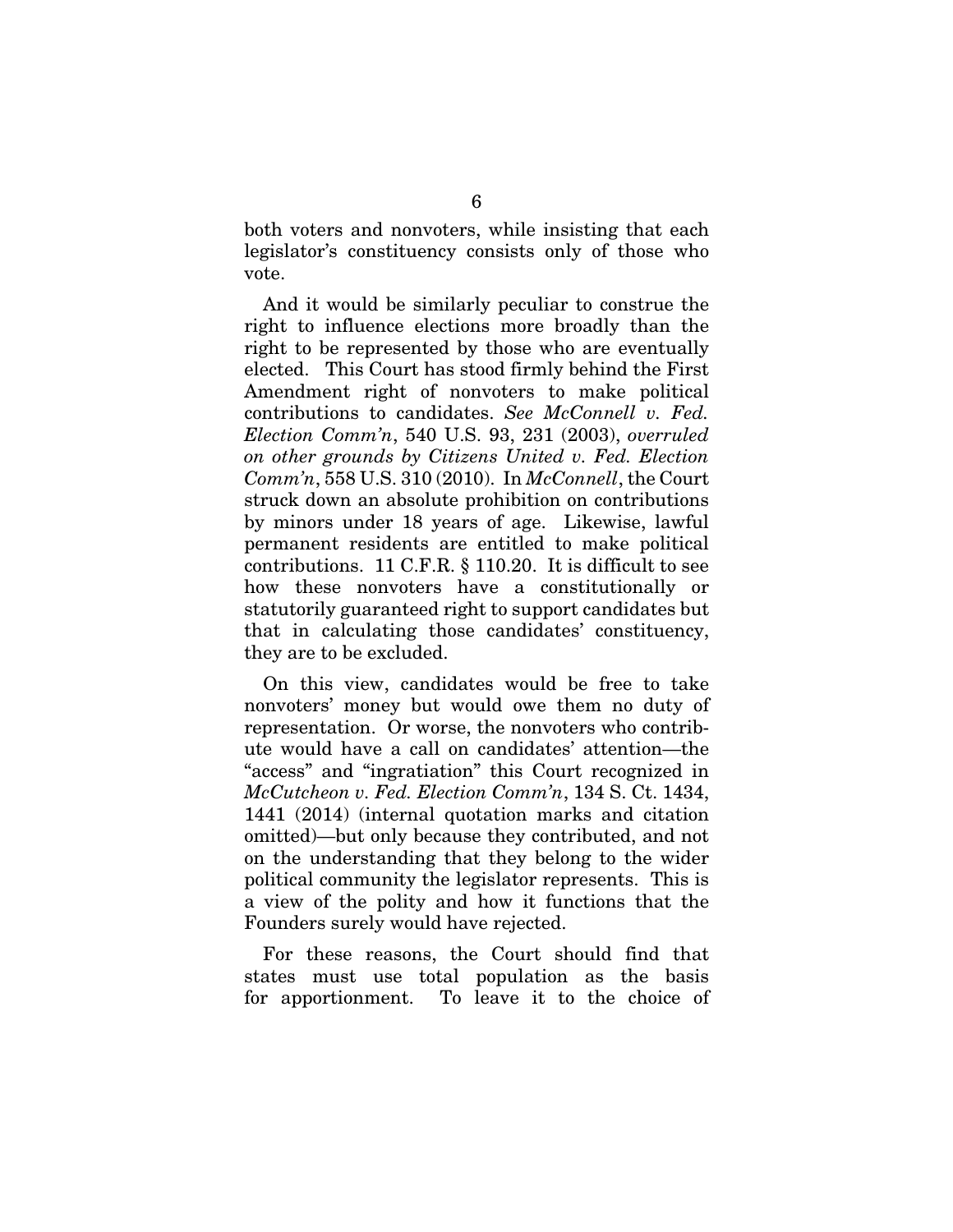legislatures—while it is an alternative superior to the unacceptable course urged by Appellants—is to endorse a vision of representative democracy that cannot be reconciled with founding principles or this Court's one-person, one-vote jurisprudence. It is also to invite a choice shaped by political calculation. The discretion to pick the apportionment base is the discretion to manipulate district lines for political gains.

Moreover, excluding nonvoting residents from the apportionment base of electoral districts would send a clear message of exclusion—that these nonvoting residents are *unrepresented* even though they pay taxes, use government services, and are subject to American law. Such a state of affairs would bear an uncomfortable resemblance to a regime of "taxation without representation." Those who are subject to a government's authority have the right to hold that government to account. *See, e.g., Garza v. County of Los Angeles*, 918 F.2d 763, 774 (9th Cir. 1990) ("[T]he people, including those who are ineligible to vote, form the basis for representative government. Thus population is an appropriate basis for state legislative apportionment.") (citing *Reynolds v. Sims*, 377 U.S. 533 (1964)).

The effect of excluding nonvoters from the apportionment base would have particularly pernicious consequences for people of color. In 2014, a "much smaller percentage of the child population" was non-Hispanic White alone (52%) compared to the total population (62%).2 In other words, "[t]he racial and

<sup>2</sup> Sandra L. Colby & Jennifer M. Ortman, *Projections of the Size and Composition of the U.S. Population: 2014 to 2060*, U.S. Census Bureau 10 (Mar. 2015), https://www.census.gov/content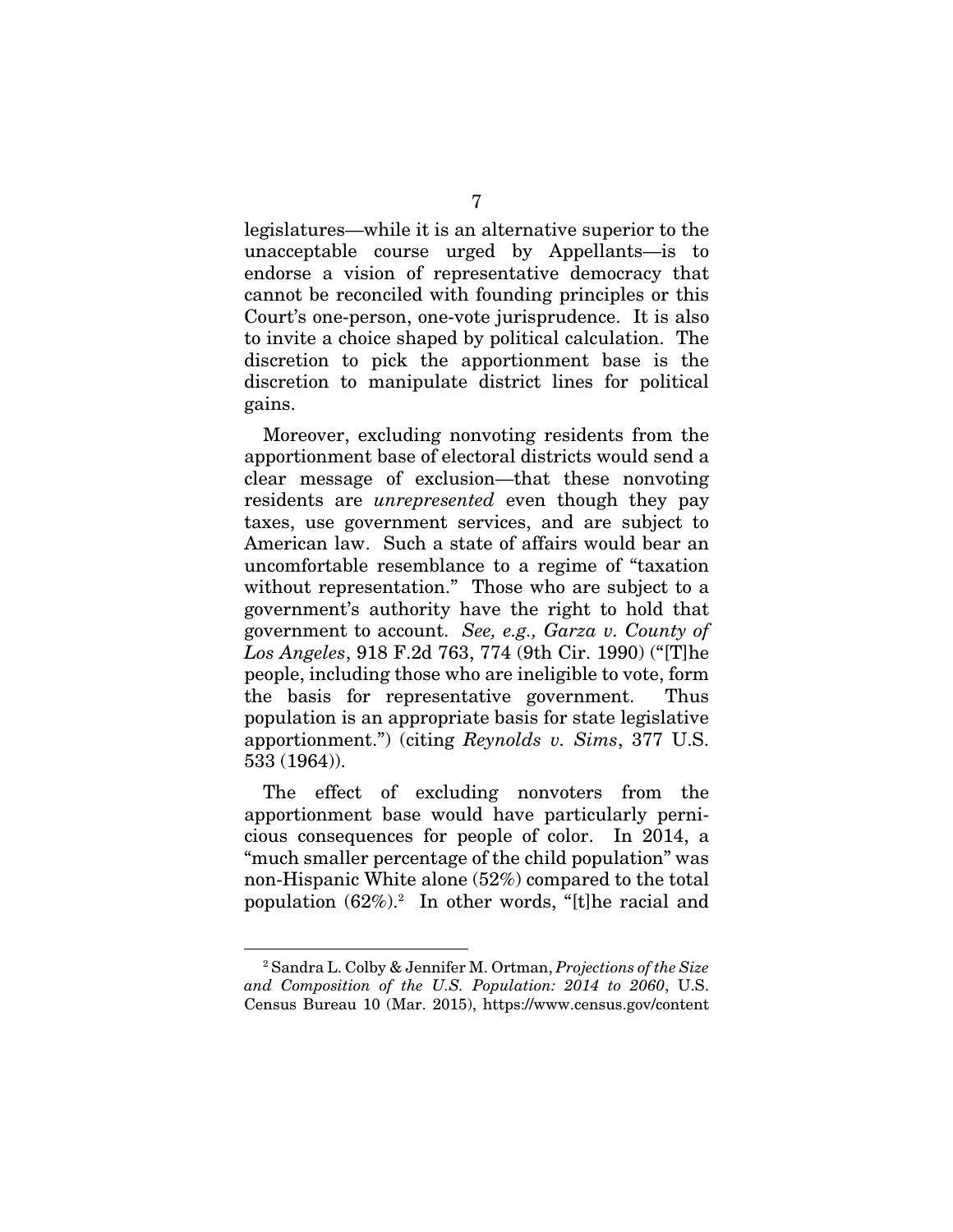ethnic composition of the United States is markedly different when looking at just children, under 18 years of age." *Id*.

This is particularly true for fast-growing Latino communities. Whereas 17.4% of the total population of the United States in 2014 was Latino, 24.4% of the under-18 population was Latino. Every month, roughly 66,000 Latino U.S. citizens turn 18. Of the more than 3 million Latinos who will turn 18 between 2012 and 2016, close to 60% come from immigrant households. Forcing states to apportion based on CVAP would obscure these marked demographic shifts. States typically draw new districts once every ten years. Ignoring the existence of youth populations will "lock in" underrepresentation for Latinos throughout an entire decade.

In sum, in our representational democracy, elected officials represent the interests of voters and nonvoters alike. Excluding current nonvoters from the apportionment base of state and local electoral districts cannot be reconciled with the core conception of representation ingrained in our founding principles, nor with this Court's one-person, one-vote jurisprudence. The Court should squarely address the question left unanswered in *Burns* and find that states and localities must use total population as the basis for apportionment.

<sup>/</sup>dam/Census/library/publications/2015/demo/p25-1143.pdf.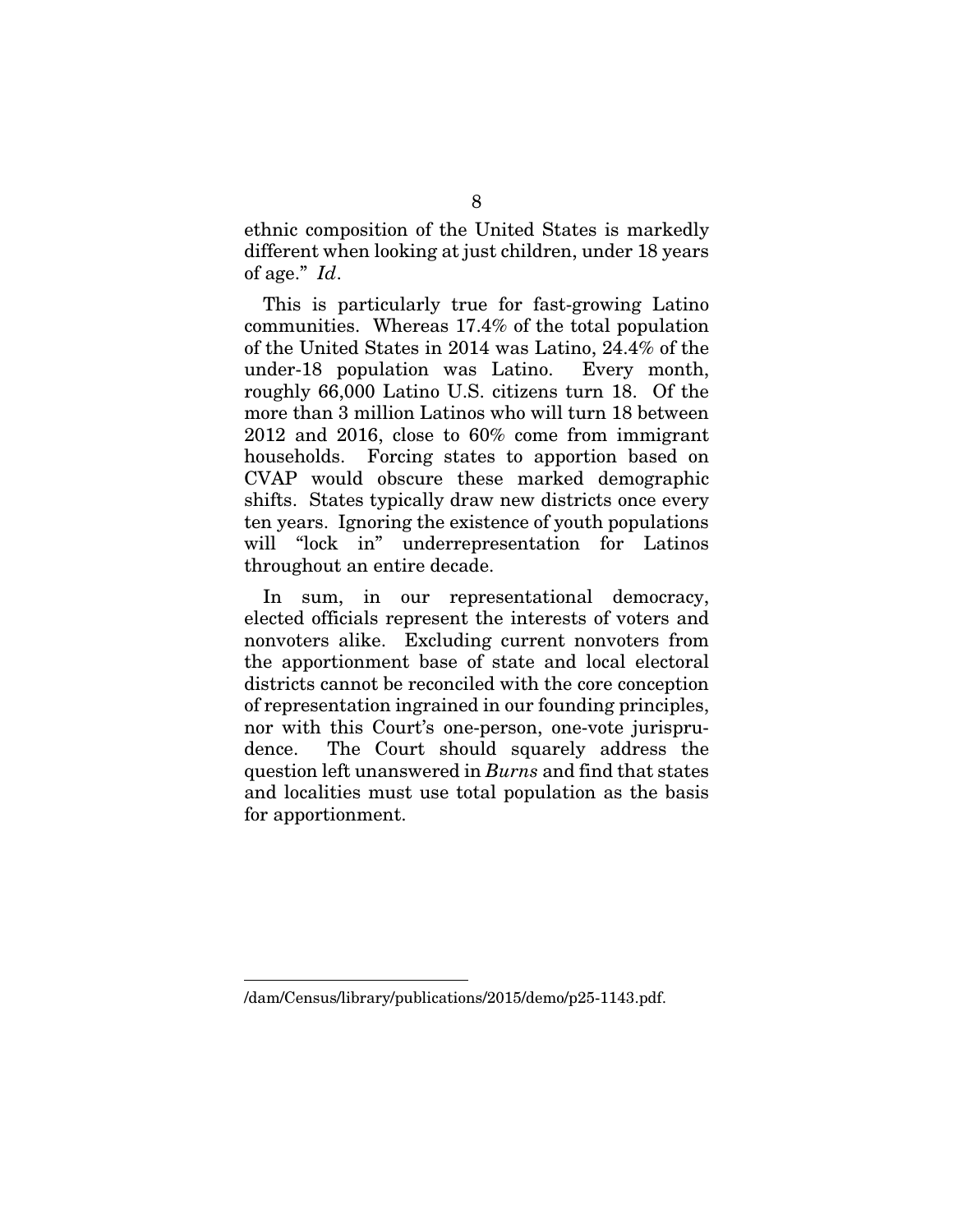## B. The Text and History of the Fourteenth Amendment Support Use of Total Population as the Apportionment Base of State and Local Electoral Districts

In *Reynolds*, this Court held "that, as a basic constitutional standard, the Equal Protection Clause requires that the seats in both houses of a bicameral state legislature must be apportioned on a population basis." 377 U.S. at 568. The text and history of the Fourteenth Amendment further suggest that total population is the proper and, indeed, required apportionment base for state and local legislative districts. In particular, it follows from the Fourteenth Amendment's use of the inclusive term "persons," grounded in a principle of representational equality, that total population—not CVAP or any other metric—be the apportionment base for both congressional and state legislative districts.

The Equal Protection Clause (Section 1 of the Fourteenth Amendment) provides that no state may "deny to any person within its jurisdiction the equal protection of the laws." This language is plain and expansive. It applies to *all* persons within the jurisdiction of a state. Not all citizens or all voters all persons.

The historical record reflects that the drafters of the Fourteenth Amendment meant what they said. As the Court has recognized, the congressional debate regarding the Equal Protection Clause reflects that Congress intended the most expansive application, even "to ensure that the equal protection of the laws was provided to the alien population." *Plyler v. Doe*, 457 U.S. 202, 213-14 (1982).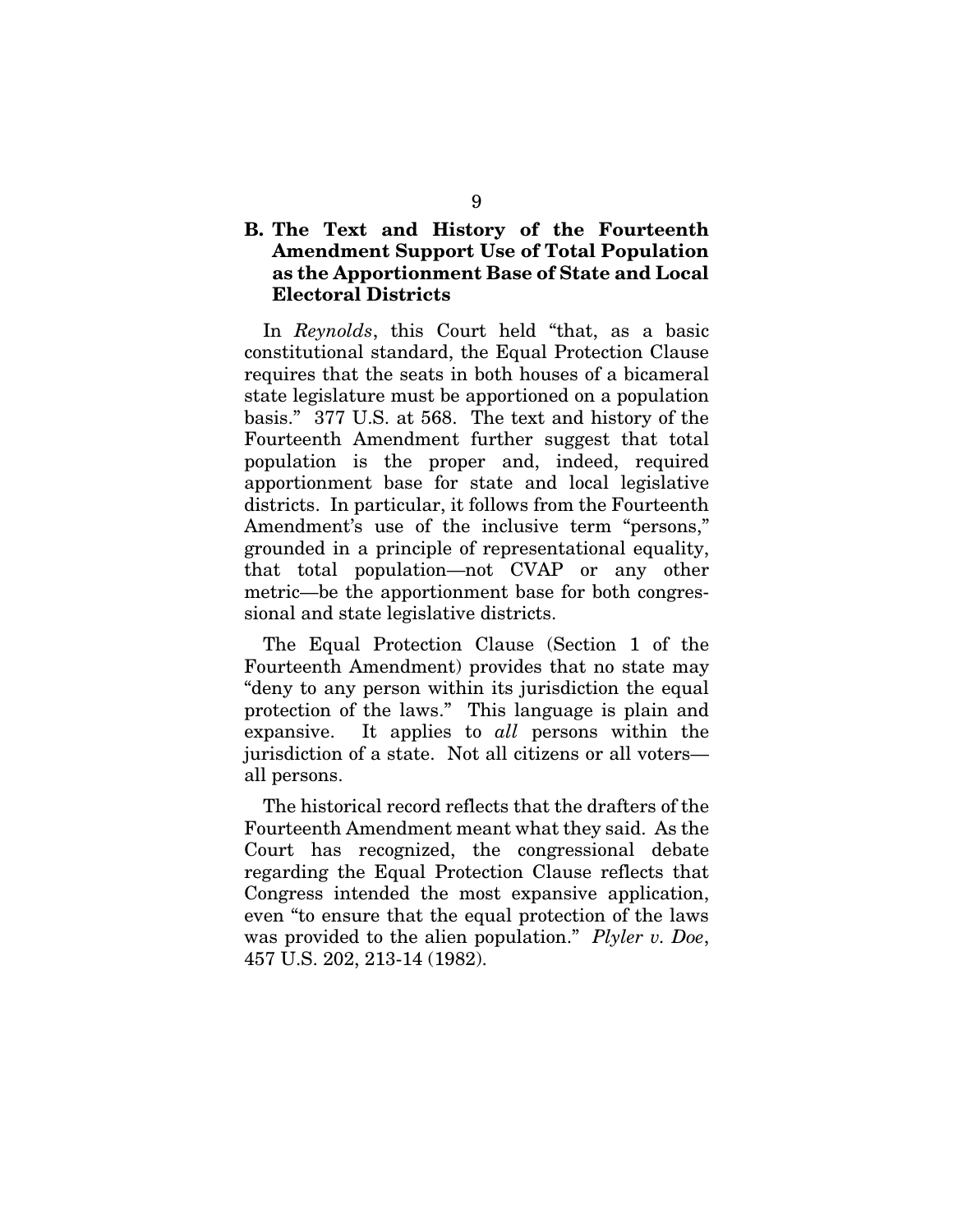Thus, this Court has routinely interpreted the Equal Protection Clause to guarantee all *persons* the right to equal protection under the law:

The fourteenth amendment to the constitution is not confined to the protection of citizens. It says: "Nor shall any state deprive any person of life, liberty, or property without due process of law; nor deny to any person within its jurisdiction the equal protection of the laws." *These provisions are universal in their application, to all persons within the territorial jurisdiction*, without regard to any differences of race, of color, or of nationality; and the equal protection of the laws is a pledge of the protection of equal laws.

*Yick Wo v. Hopkins*, 118 U.S. 356, 369 (1886) (emphasis added). That is true regardless of whether an immigrant is documented or undocumented. *Plyler*, 457 U.S. at 210 (rejecting the argument "that undocumented aliens, because of their immigration status, are not 'persons within the jurisdiction' of the State of Texas, and that they therefore have no right to the equal protection of Texas law" because "[w]hatever his status under the immigration laws, an alien is surely a 'person' in any ordinary sense of that term"). And the same is true of children. *See id.; see also Levy v. Louisiana*, 391 U.S. 68, 70 (1968) ("[I]llegitimate children are not 'nonpersons.' They are humans, live, and have their being. They are clearly 'persons' within the meaning of the Equal Protection Clause of the Fourteenth Amendment.").

The drafters of the Fourteenth Amendment did not expressly address the application of equal protection to state and local reapportionment. But Section 2 of the Fourteenth Amendment ("Section 2")—which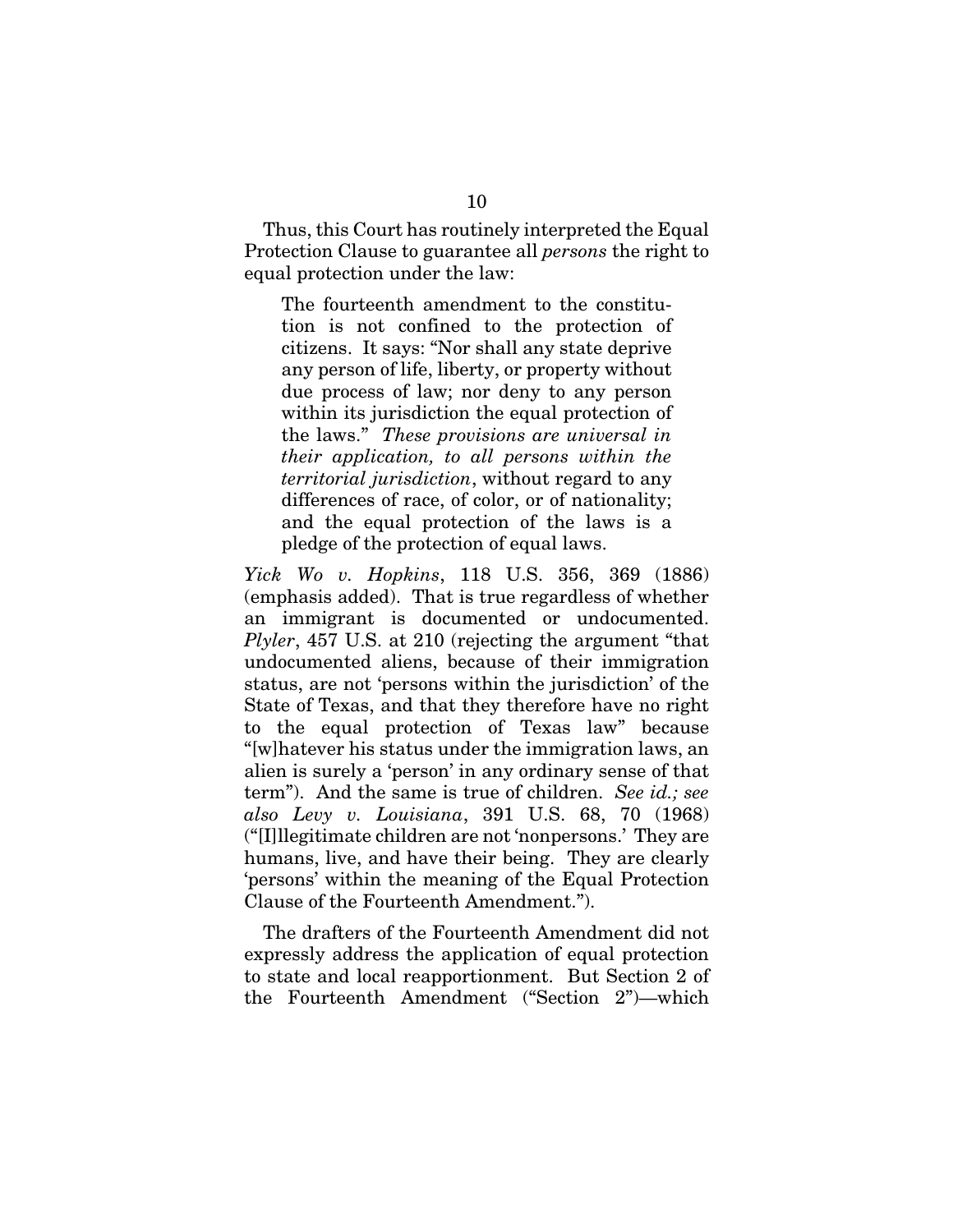chiefly concerns apportionment of the United States House of Representatives—sheds substantial light on the subject.

Section 2 uses the same terminology and reflects the same legislative purpose as Section 1. *See* U.S. Const. amend. XIV, § 2 ("Representatives shall be apportioned among the several states according to their respective numbers, *counting the whole number of persons* in each state, excluding Indians not taxed." (emphasis added)). Section 2 amended Article I, Section 2 of the Constitution, which apportioned representation in the House of Representatives on the basis of the whole number of free persons and "threefifths of all other persons"—i.e., slaves. The use of "persons" in Article I, Section 2, and later in the Fourteenth Amendment, ensured that the "aggregate number of representatives allotted" to each state would be "founded on the aggregate number of inhabitants." The Federalist No. 54 (James Madison). The Founders thus knowingly included populations unable to vote—such as women, children, convicts, persons without property, and noncitizens—for purposes of congressional apportionment.

In drafting the Fourteenth Amendment, Congress not only chose to echo Article I, Section 2's "whole number of persons" language, but also expressly rejected alternate proposals that would have apportioned Representatives based on eligible voters. In an early House version of Section 2, Representative Thaddeus Stevens introduced a constitutional amendment that would apportion Representatives "according to their respective legal voters." Joseph T. Sneed III, *Footprints on the Rocks of the Mountain: An Account of the Enactment of the Fourteenth Amendment* 35 (1997). But Republican majorities in Congress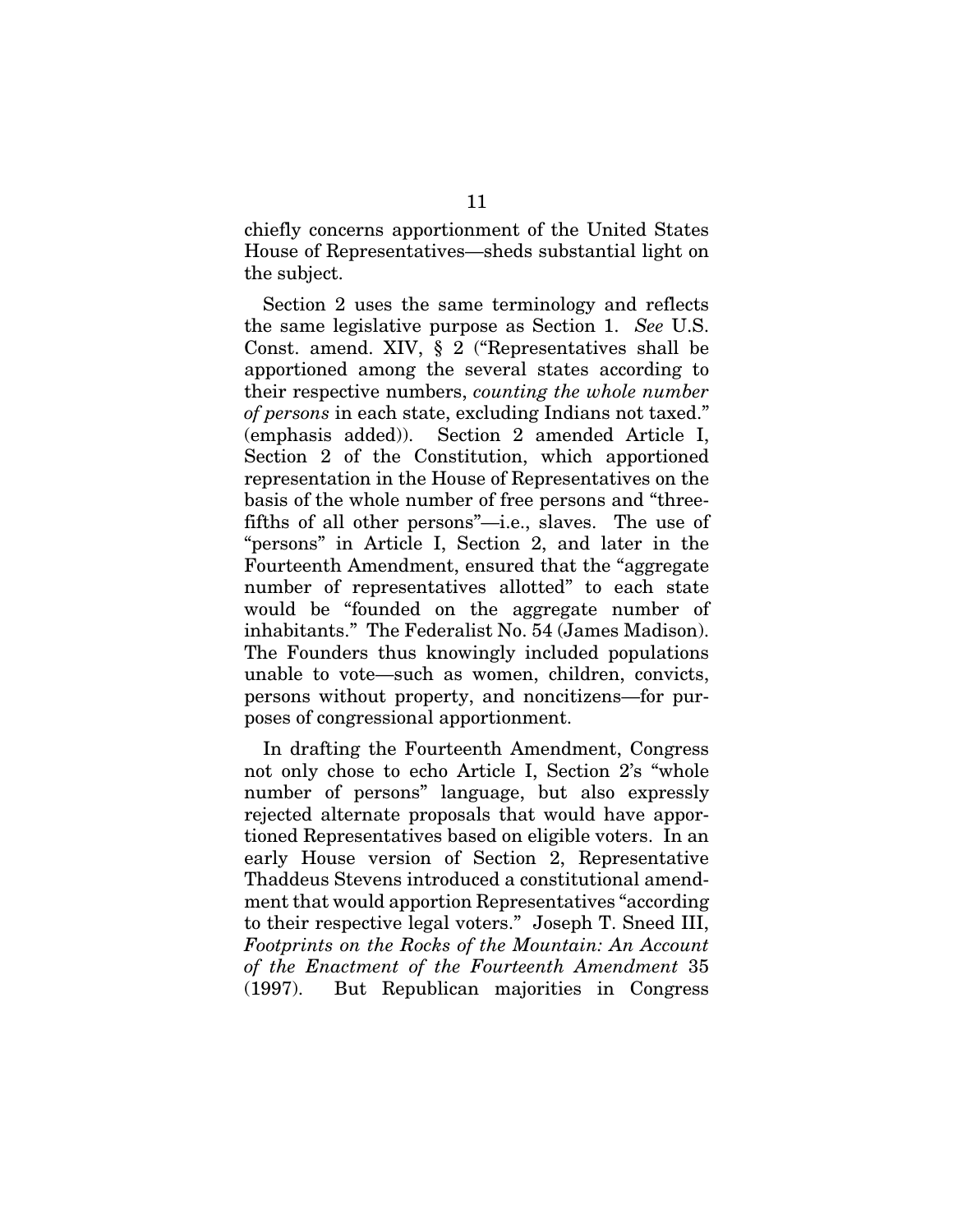rejected Stevens' amendment and subsequent, similar proposals. George David Zuckerman, *A Consideration of the History and Present Status of Section 2 of the Fourteenth Amendment*, 30 Fordham L. Rev. 93, 96- 100 (1961) (describing the failure of four separate proposals to base apportionment on eligible voters). They did so recognizing that using total population as the basis of apportionment meant that districts might have widely varying numbers of eligible voters. For example, while western states had a relatively higher percentage of eligible voters given their disproportionately male-heavy populations, northern states had relatively high concentrations of foreign-born noncitizens and women, and former Confederate states were home to millions of newly freed, but disenfranchised, former slaves. *Id*. at 95.3 The drafters noted that

<sup>3</sup> *See* Cong. Globe, 39th Cong., 1st Sess. 877 (1866) (Sen. Hendricks noting that the female population of the six New England states exceeded the male population by 50,000, while in the six agricultural states of the West—Ohio, Indiana, Kentucky, Illinois, Missouri, and Iowa—the male population exceeded the female population by 297,758); Cong. Globe, 39th Cong., 1st Sess. 2986-87 (1866) (Sen. Wilson noting that the northern states contained 2.1 million unnaturalized foreigners who would be excluded from the apportionment base if citizenship were the standard). These species of population deviations have always been features of American political life. For example, in 1910, California had 40% more men than women, whereas New York had 2% more men than women. Sarah K. Cowan, *Periodic Discordance Between Vote Equality and Representational Equality in the United States,* 2 Soc. Sci. 442, 447 (2015). Likewise, contrary to Appellants' suggestion that large immigrant populations are a new phenomenon, many localities throughout American history have had significant foreign-born populations. For example, in 1960, 15.5% of the population of El Paso, Texas was foreign-born. Douglas S. Massey, *Residential Segregation and Neighborhood Conditions in U.S. Metropolitan Areas*, *in* 1 *America Becoming: Racial Trends and Their*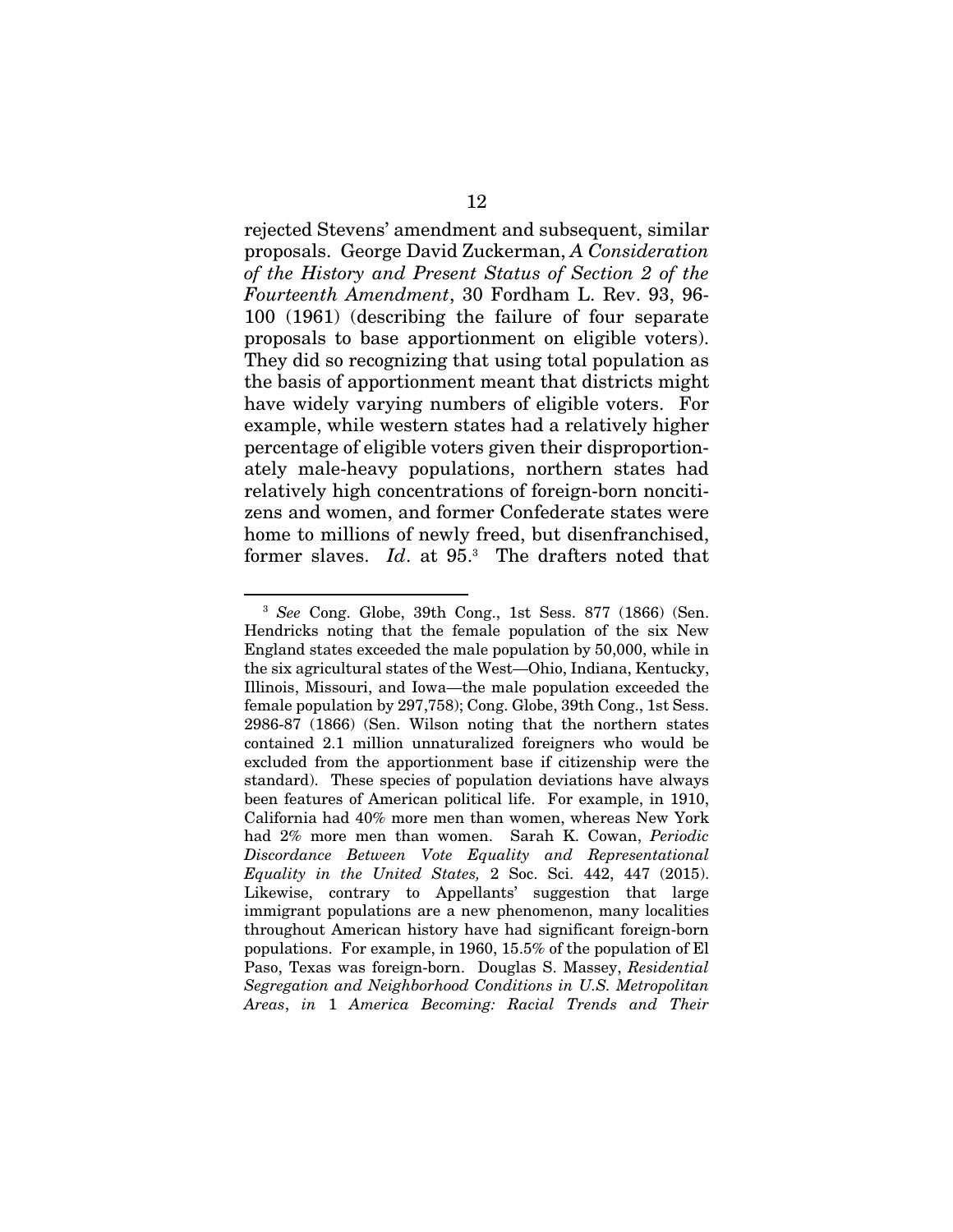adopting a voter-based rather than a population-based apportionment scheme would ignore the *representational* interests of groups that were otherwise denied the franchise. As Representative James G. Blaine of Maine stated on the House floor on January 8, 1866: "As an abstract proposition no one will deny that population is the true basis of representation; for women, children, *and other non-voting classes may have as vital an interest in the legislation of the country as those who actually deposit the ballot*." Cong. Globe, 39th Cong., 1st Sess. 141 (1866) (emphasis added).4

The historical record reflects that, by requiring apportionment on the basis of all "persons," Congress decisively resolved the debate in favor of a representational equality model that apportioned representatives on the total number of persons, as opposed to an "electoral equality" model based on eligible voters. *See Chen v. City of Houston*, 206 F.3d 502, 527 (5th Cir. 2000) ("[T]he drafters of the Fourteenth Amendment, on which *Reynolds* itself rests, do appear to have debated this question, and rejected a proposal rooted in—among other things the principle of electoral equality.").

*Consequences* (Neil J. Smelser et al. eds., 2001).

<sup>4</sup> At the time of the Fourteenth Amendment's passage, the franchise was still denied to African-Americans in many jurisdictions. Not until the passage of the Fifteenth Amendment were the federal and state governments precluded from denying a citizen the right to vote based on that citizen's "race, color, or previous condition of servitude." Likewise, the franchise was not extended to women for decades, until the ratification of the Nineteenth Amendment in 1920.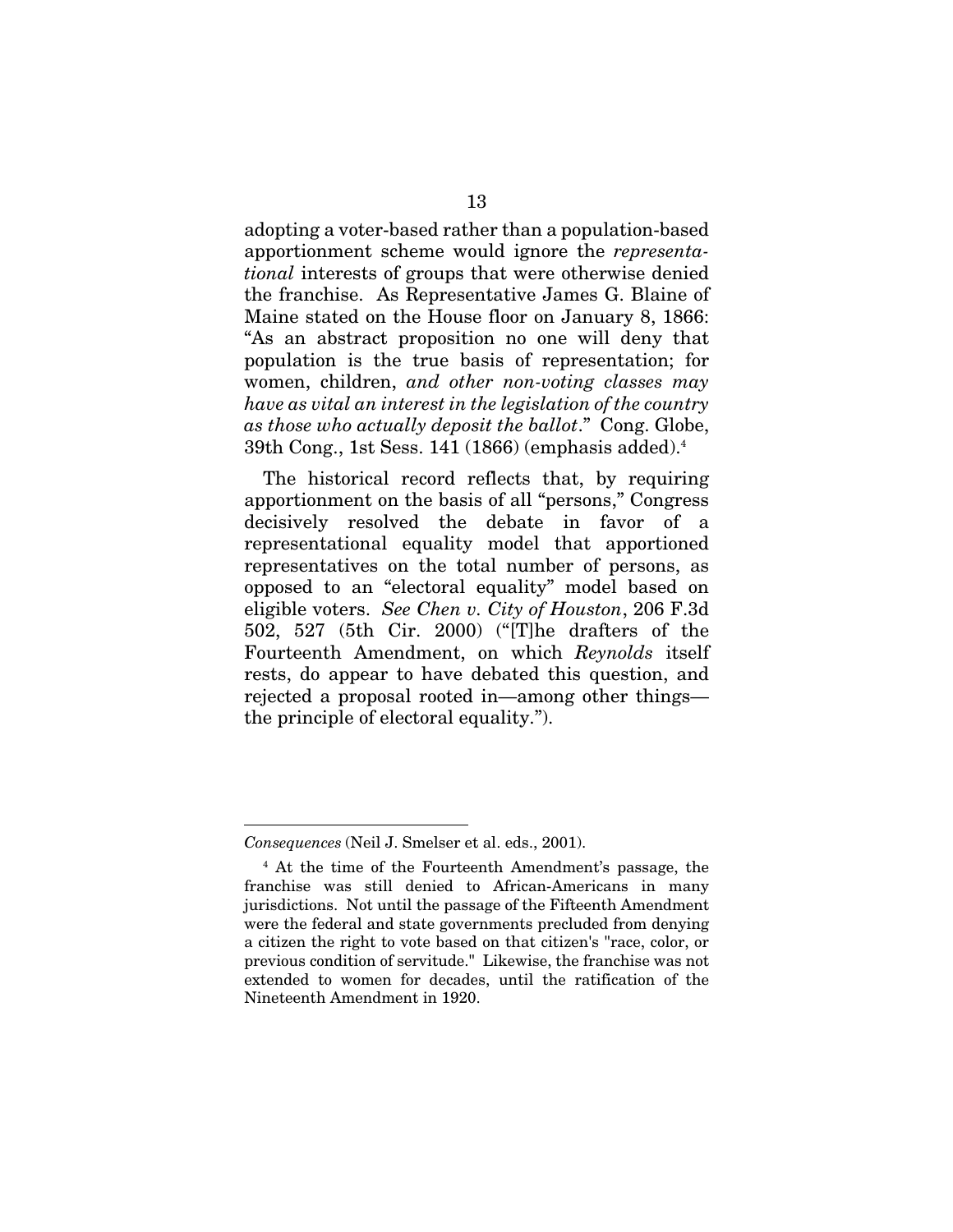To be sure, Section 2's apportionment scheme does not apply directly to state legislative districts and the apportionment of congressional districts raises distinct federalism concerns. But that does not mean that the text and history of Section 2 is irrelevant to the issue before the Court. It simply strains credulity that (as Appellants necessarily argue) the authors of the Fourteenth Amendment intended to use the same word—"persons"—to constitutionally mandate *congressional* apportionment on the basis of total population and *state legislative* apportionment on the basis of eligible voters. This is especially unlikely when the concept of representation adopted by the Founders is taken fully into account—the representation of *all* residents. Nowhere is found the suggestion that this principle was to be protected at the federal level, then abandoned at the state and local level, of American government.

## C. The Necessary Data to Draw Districts Containing an Equal Number of Citizens Does Not Exist

Finally, the DNC notes that Appellants proffer an unworkable constitutional standard that would be highly disruptive to existing redistricting practices and highly problematic for localities to implement. This is because there is no data that definitively establishes the number of citizens and noncitizens residing in particular locales at the level of granularity necessary to conduct districting. Appellants ask this Court to establish a principle that would hold unconstitutional "deviations" in the estimates of CVAP that may well be the result of sampling errors. Even assuming the abstract merit of drawing districts based on CVAP, the data necessary to do so simply do not exist.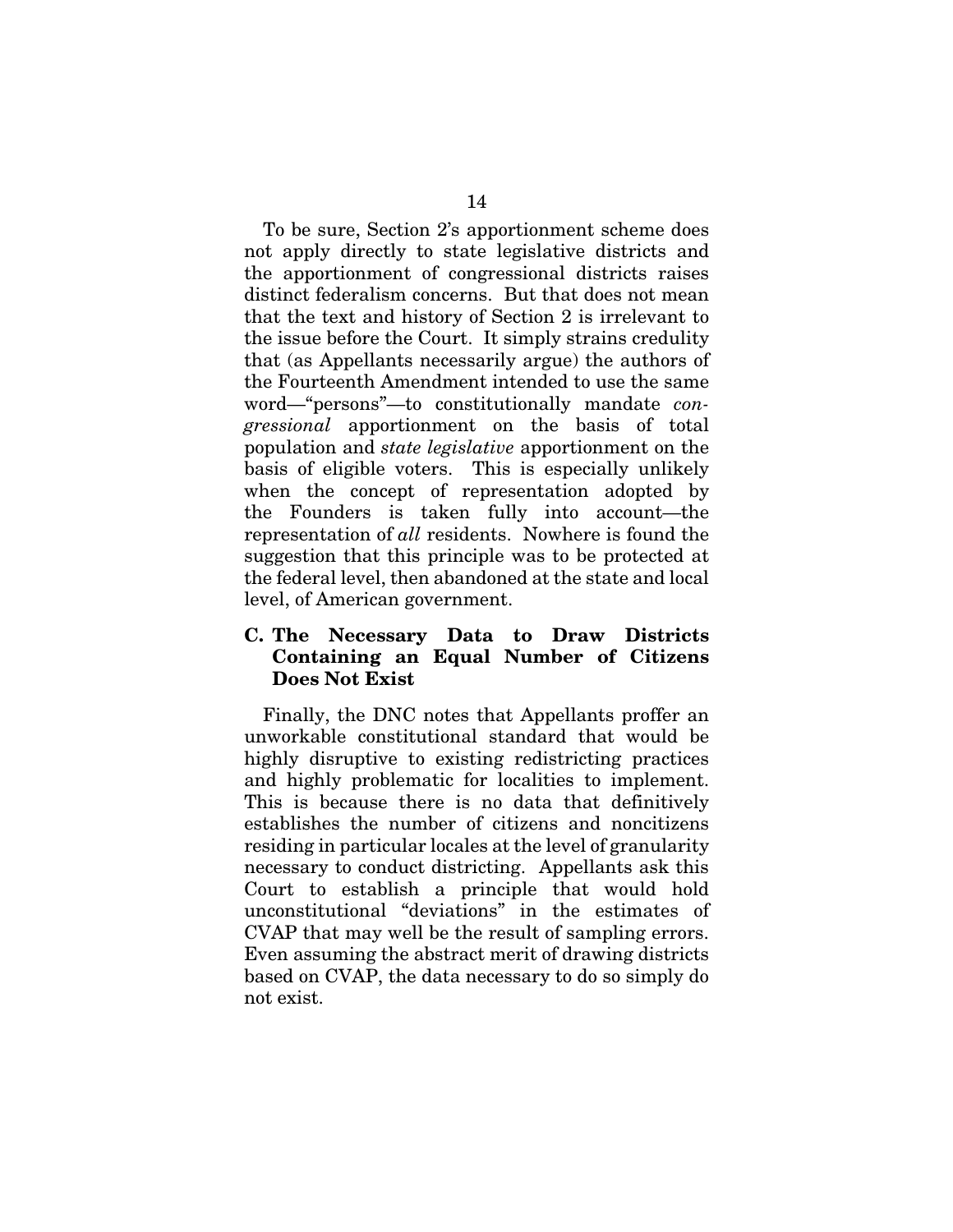As discussed above, reapportionment is presently conducted throughout the United States using total population data from the decennial Census. The Census counts every person who lives in the 50 states, the District of Columbia, and U.S. territories. It is thus based on an actual population count and not on sampling. Indeed, this Court has held that the Census Act actually "prohibits the use of sampling for apportionment purposes." *Dep't of Commerce v. U.S. House of Representatives*, 525 U.S. 316, 342 (1999) (addressing use of sampling data by U.S. Census Bureau with respect to reapportionment of congressional districts).

Appellants argue that the Fourteenth Amendment requires apportionment of state legislative districts based on "eligible voters"; i.e., CVAP. The United States Census does not ask questions about citizenship. Thus, for purposes of reapportionment, there is no actual, accurate count of the residential location of citizens and noncitizens in the United States.

The most commonly used estimate of citizen population comes from the American Community Survey ("ACS"), administered by the Census. The ACS provides "estimates" based on "a sample of housing units and people in the population, not the full population." U.S. Census Bureau, *American Community Survey (ACS), Sample Size Definitions*, http://www.census.gov/programs-surveys/acs/method ology/sample-size-and-data-quality/sample-size-defin itions.html. The ACS is, however, a survey, not a census. The periodic surveys done by the ACS over the last ten years were based on a sample population of 3.5 million or less. *Id*. That is, ACS's estimates are based on reporting from just 2% of American households. Necessarily, then, "ACS estimates have a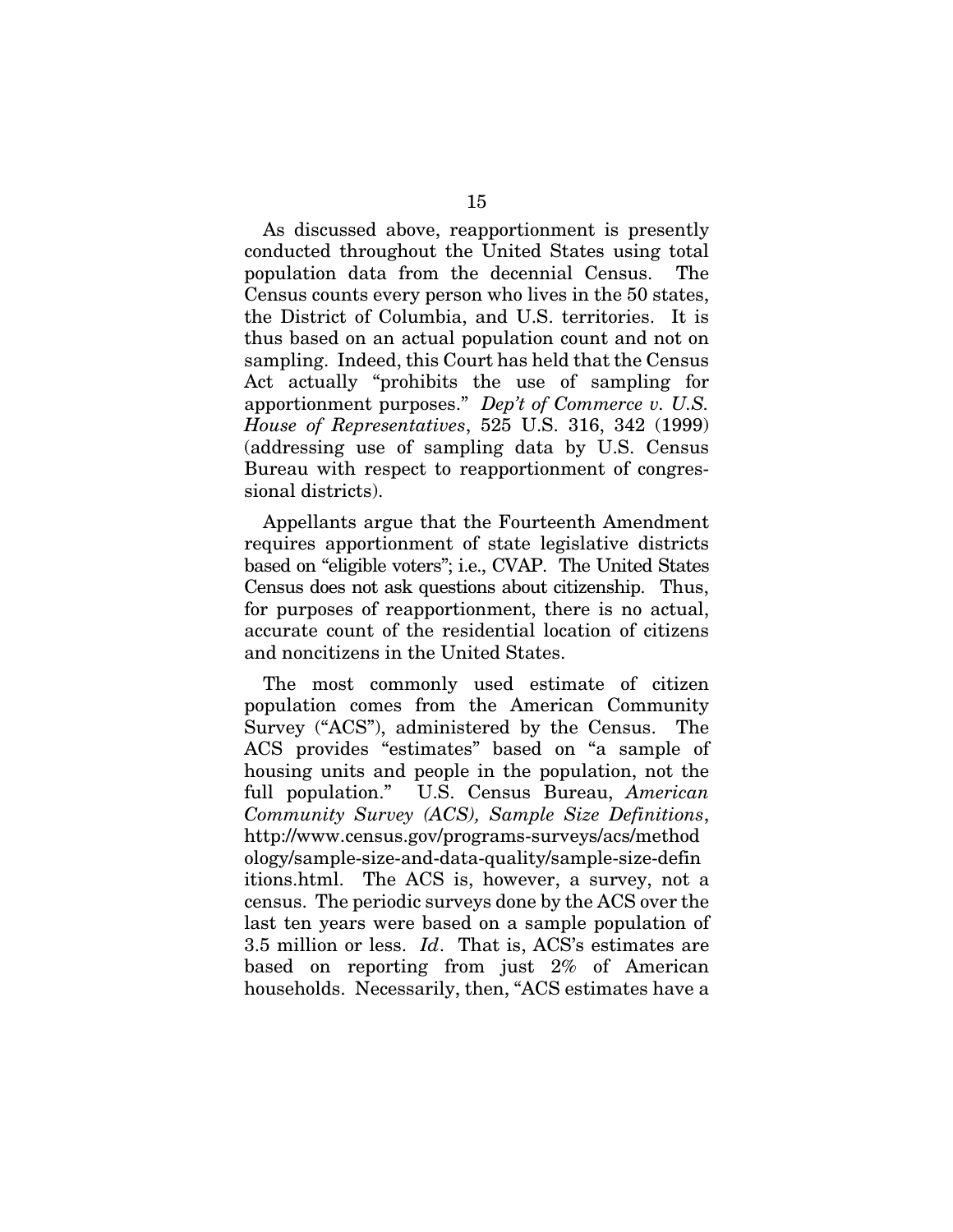degree of uncertainty associated with them, called sampling error." *Id*. This is why the Census Bureau cautions that ACS data should be used "to obtain population characteristics (percents, means, medians, and rates) rather than estimates of population totals." U.S. Census Bureau, *American Community Survey*  (*ACS, Comparing ACS Data*, https://www.census. gov/programs-surveys/acs/guidance/comparing-acs-da ta.html.

There are at least four inherent limitations of the ACS estimates of citizenship population that render the ACS survey inadequate for the task of drawing districts of equal number of citizens. *See generally* Nathaniel Persily, 32 *The Law of the Census: How to Count, What to Count, Whom to Count, and Where to Count Them*, Cardozo L. Rev. 755 (2011).

First, because the ACS is a sample of a relatively small share of the population, ACS surveys do not produce data at the sufficiently local level necessary for redistricting (the census block level). Thus, while the ACS is a useful tool for capturing aggregate-level data (such as the profile of a state or large regions within a state), it is a tool that is necessarily lacking at more granular levels, because a 2% national survey often does not include enough people to provide an accurate estimate of citizenship rates in small geographic areas, such as specific neighborhoods.

Second, and relatedly, the ACS does not even *provide* an estimate of the citizen voting age population at the census block level, which is the data used to reapportion districts. Rather, estimated citizenship data is available only at the census block group level. This is important because census block groups are often split between multiple districts. Disaggregating the estimated citizenship data from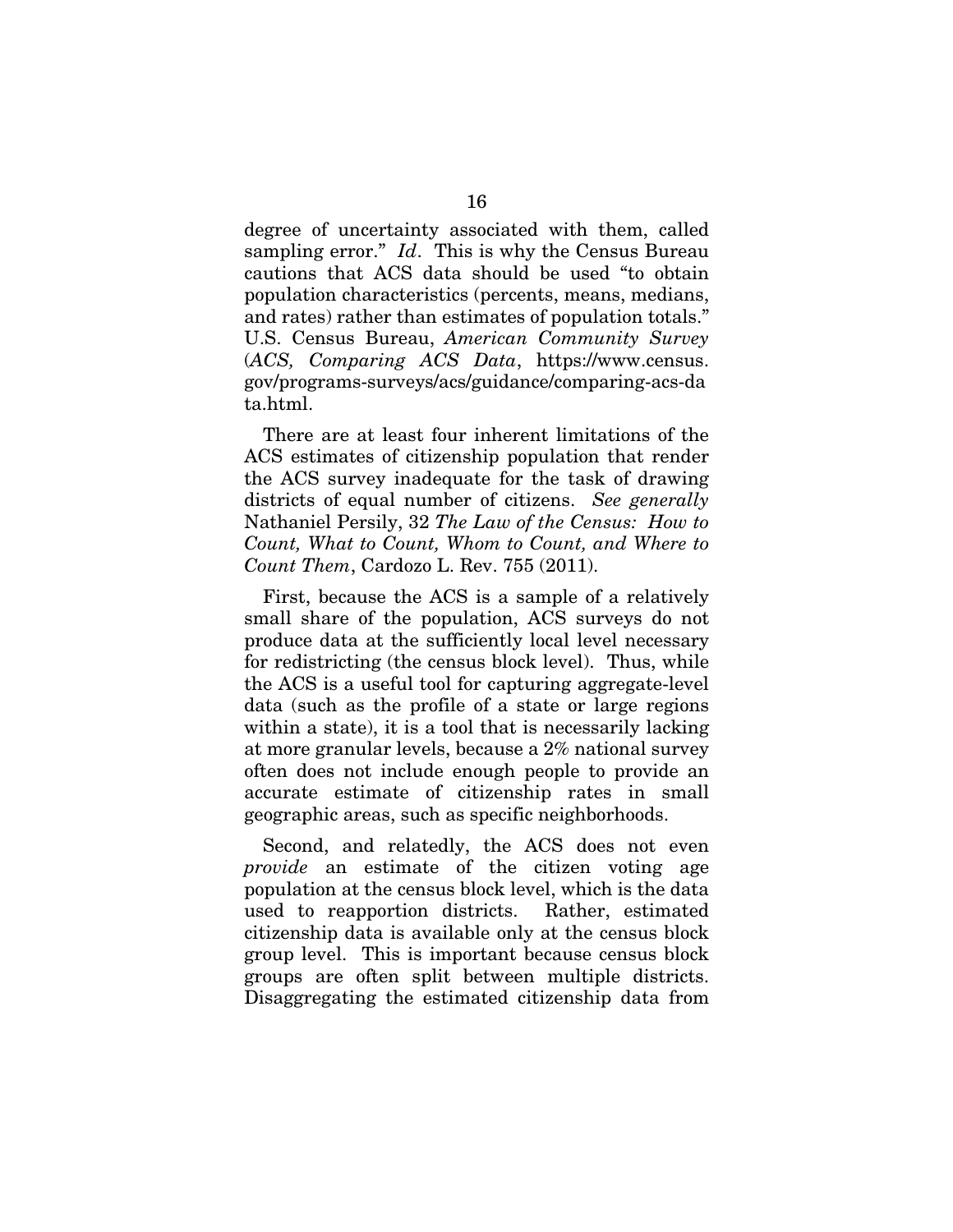the block group level to the block level thus requires use of further methodological assumptions and estimates that necessarily create further uncertainty about the estimate's accuracy. For example, in Texas, the government entity responsible for developing data to support redistricting used a citizenship estimation methodology that meant "some people who live outside the district are included in the district estimates, and some people who live in the district are not included in the district estimates." Tex. Legislative Council, *Estimating Citizenship Voting Age Population Data*  (*CVAP*), *Addendum to Data for 2011 Redistricting in Texas* (Mar. 2013), http://www.tlc.state.tx.us/redist /pdf/addendum\_2011\_Redistricting.pdf. In other words, redistricting using CVAP requires the use of an estimate on top of an estimate, with all the attendant lack of precision that entails.

Third, because the ACS is a survey, and not a census, it is backward-looking. That is, the ACS provides estimates of what citizenship rates were in the past, rather than an accurate count of citizenship rates at the time of redistricting (which the Census itself provides) "with regard to total population."

Finally, use of CVAP to reapportion districts would systematically undercount young voters, excluding from the apportionment base young citizens who turn 18 after completion of the decennial redistricting process. *See, e.g., Daly v. Hunt*, 93 F.3d 1212, 1228 (4th Cir. 1996) ("[U]sing voting-age population as the apportionment base would ignore the voting strength of those persons who are between the ages of 8 and 17 at the time of the apportionment, but who would become eligible to vote before the next apportionment."). Moreover, because the under-18 population in America is much more diverse than the over-18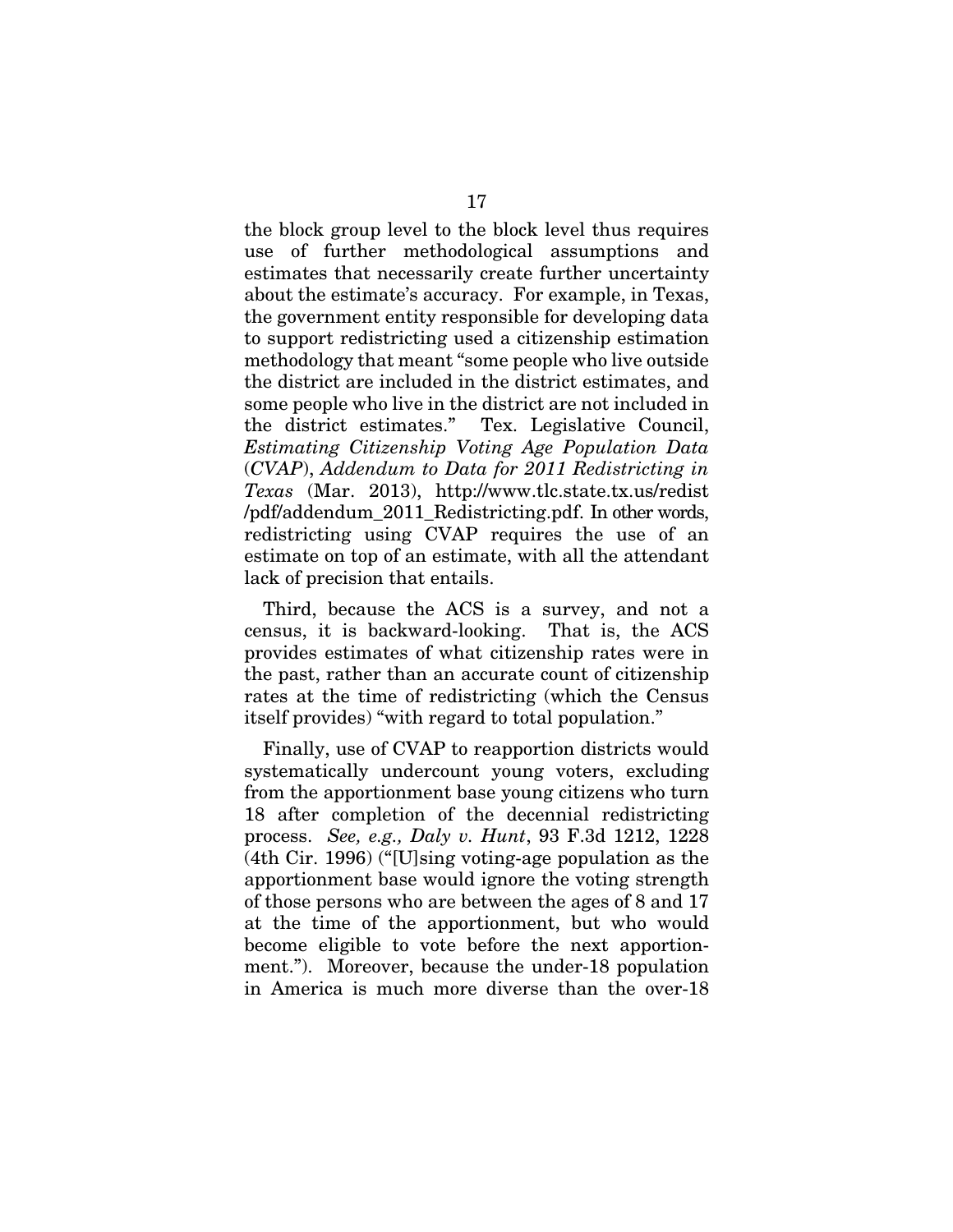population, the use of CVAP would also disproportionately exclude persons of color from the count of a district's population.

Appellants' brief elides the fundamental "data" problem with their claim entirely, while still reflecting it. For example, in Tables 2 and 3 in their brief, Appellants present data reflecting the supposed "deviations" in "voting power" in Senate Districts 1 and 4. Appellants provide three *separate* estimates of the citizen population of these districts, based on three separate ACS surveys. Appellants do not provide the margin of error for these various estimates (or acknowledge that one exists). And the three estimates of CVAP vary widely; by more than *16,000* among the three estimates in Senate District 1 and by roughly *27,000* in Senate District 4. These are not trivial differences.

As the organizing body of the Democratic Party, the DNC has a keen interest in the composition of the myriad state and local districts in the United States, all of which are based on total population or some derivation of it. If this Court holds that states *must*  redistrict using CVAP estimates, all of these districts will be unconstitutional or, at the very least, have their constitutionality called into serious question and subject to legal challenge. Further, given the inherent limitations of the ACS survey, the floodgate of litigation that would be opened by the mandated use of CVAP would pose thorny methodological questions. What effect does the margin of error have on the maximum permissible population deviation between districts? Does the Fourteenth Amendment mandate a particular methodology for calculating a CVAP estimate at the census block level? If not, are there any restrictions on a local redistricting body's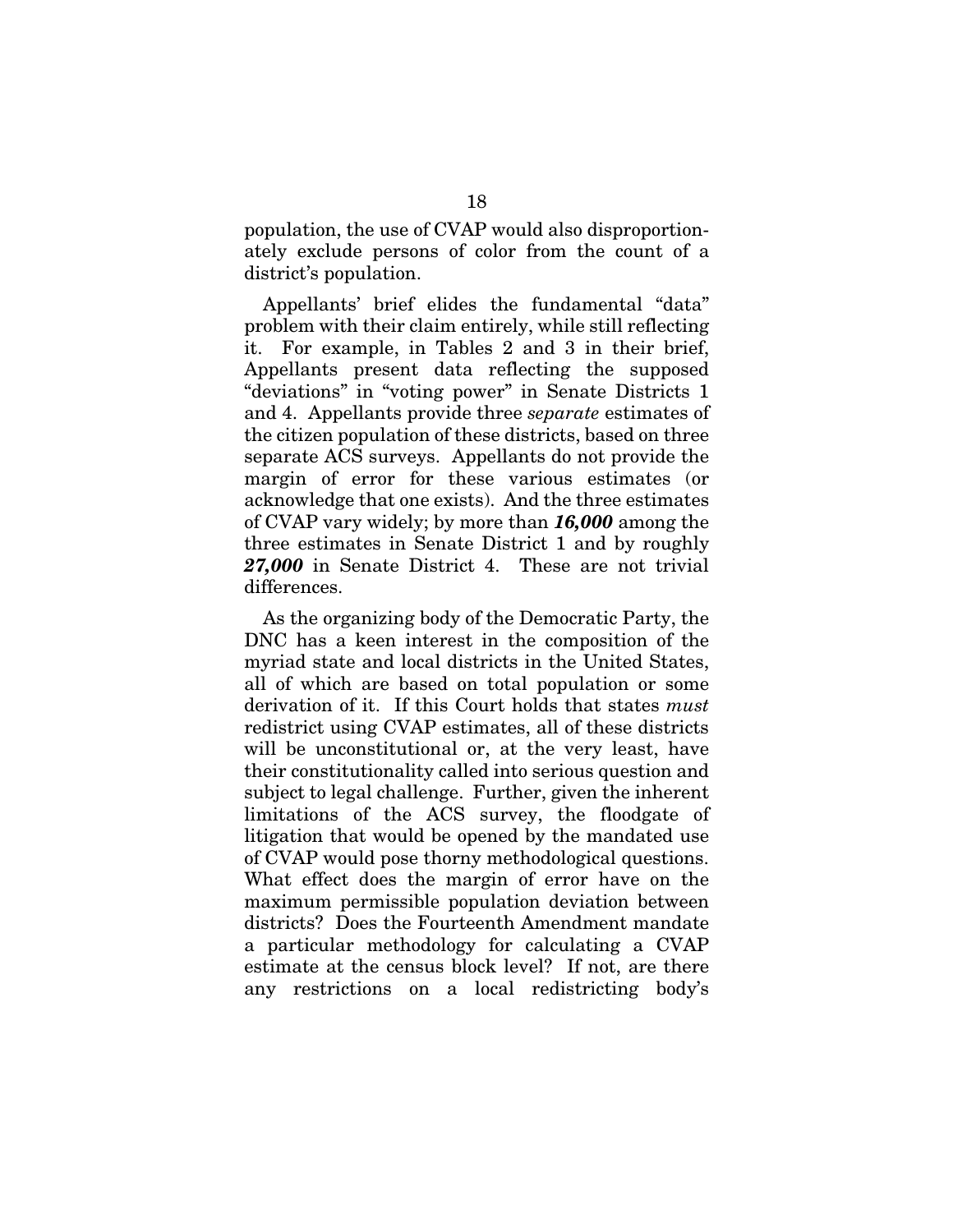discretion to calculate a CVAP estimate for redistricting purposes?

These questions presently have no answer because no court has ever held that the Fourteenth Amendment mandates the use of CVAP in reapportioning state and local legislative districts. The DNC respectfully submits that the basic impracticality of using CVAP estimates as the basis of apportionment counsels strongly against the adoption of the constitutional rule for which Appellants advocate.5

#### **CONCLUSION**

Appellants ask this Court to issue a holding that would either strike down every legislative district in the country or render it susceptible to immediate legal challenge. And they ask the Court to do so based on an "electoral equality" theory that is completely untethered from constitutional text, precedent, and practice. It is a theory that disregards and would indeed undermine the founding American conception of representation—that elected representatives consider and serve the interests of all residents, because they are expected when elected to attend to

<sup>5</sup> To be sure, ACS estimates of CVAP may be used appropriately for other purposes. For example, a plaintiff might claim, under Section 2 of the Voting Rights Act, that a jurisdiction's failure to draw a "majority-minority" district diluted the vote of the minority population in question. Some circuit courts have held that such a plaintiff must show, by a preponderance of the evidence, that it is possible to draw a district where the minority group in question forms a majority of the district's CVAP. *See, e.g.*, *Reyes v. City of Farmers Branch*, 586 F.3d 1019, 1022-23 (5th Cir. 2009). If a plaintiff could not use ACS estimates for that purpose, no plaintiff could ever present a viable claim under Section 2. CVAP estimates are the best available data for this purpose.